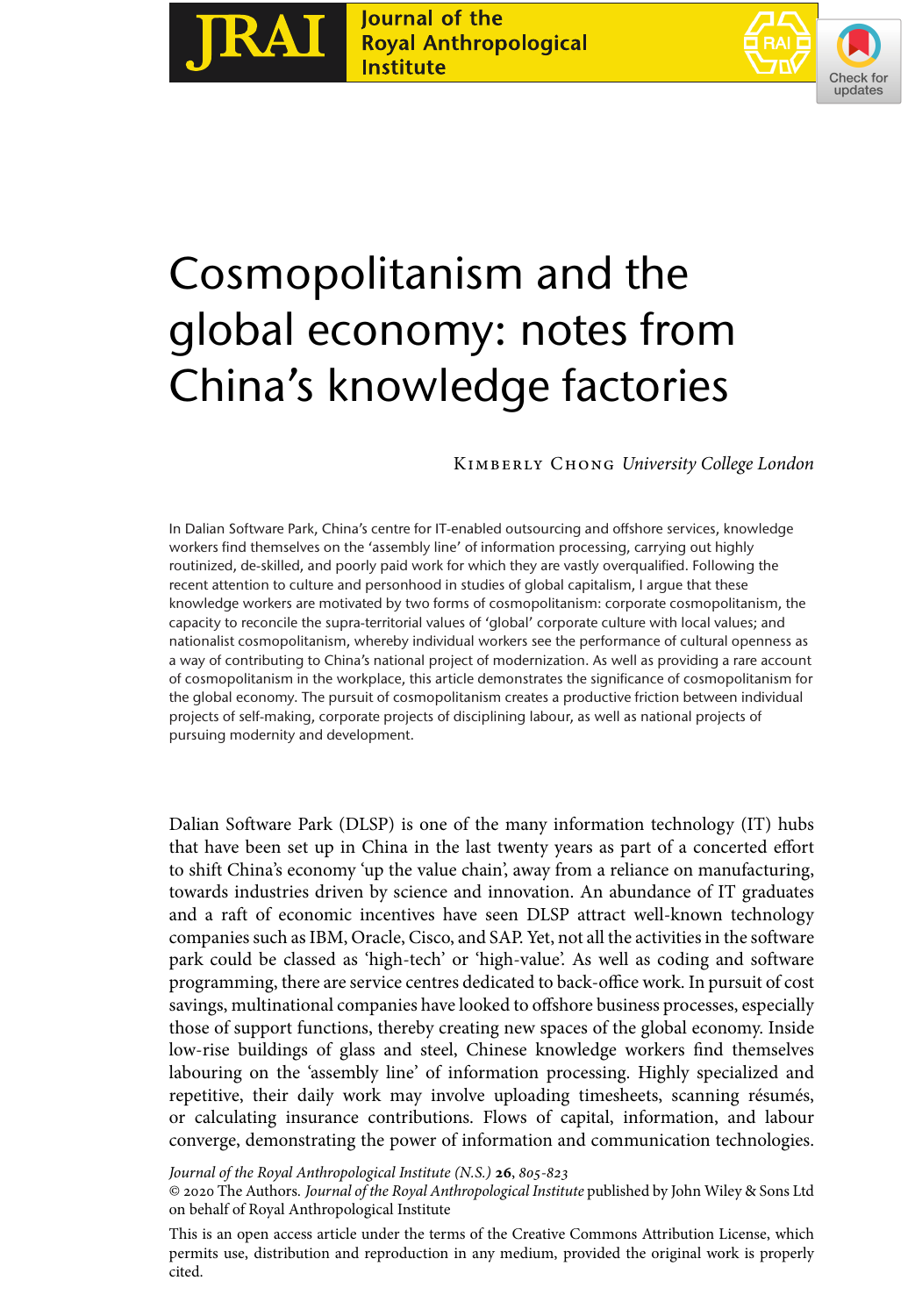But technological advances alone cannot explain what makes these offshore service platforms possible, what makes them thinkable and profitable. Also crucial are cultural forms, in particular the imaginaries and figurations of cosmopolitanism.

By cosmopolitanism I refer not to a 'philosophy of freedom' (Rapport 2010) or a 'universal morality' (Appiah 2006), but rather to the 'capacity to reach beyond cultural difference' (Fardon 2008: 238), a stance of 'cultural openness' (Hannerz 1990; Wardle 2010) and the development of a 'dialogic imagination' (Beck 2002). In this article, I examine cosmopolitanisms, plural, that are being produced in DLSP, where we find almost half of the enterprises are foreign companies. The Western enterprises especially promote a 'global' corporate culture among their employees, to suggest that these workplaces could be located anywhere. Corporate imperatives of 'being global' seek to instil supra-territorial values often associated with an elite, transnational class (Friedman & Friedman 2013). I refer to this as 'corporate cosmopolitanism'. At the same time, Chinese knowledge workers pursue individual projects of becoming cosmopolitan which are informed by the national project of modernization that is being promoted by the Chinese state. In this form, cosmopolitanism indexes China's development and progress vis-à-vis advanced industrial nations (Fong 2011). I refer to this as 'nationalist cosmopolitanism'. While corporate cosmopolitanism transcends anchors of place and locality, nationalist cosmopolitanism is firmly rooted in local structures of meaning, as made apparent by the fact that Chinese knowledge workers, many of whom have studied and worked overseas, consider it necessary to return home in order to truly realize their cosmopolitan identity. Under this second definition, being cosmopolitan is construed not as an anti-localism, but rather as an expression of local vectors of value.

Such tensions do not pose a threat to currents of globalization. Instead, the 'global' subject, an integral part of a transnational economic system of outsourcing business processes and IT services, is produced through the alignment of these different articulations of cosmopolitanism. Anthropologists have long pointed out that capitalist entities seek to create specific categories of workers, through the appropriation of gender, race, or ethnicity, as a means of exerting control and extracting value from their workforce (Freeman 1993; Ong 1988; Tsing 2009). For example, the feminization of industrial workforces, as seen in East Asia and the maquiladoras of Latin America, was predicated on ideas that women were 'naturally' better at the dextrous work required in the manufacture of garments and light electronics (Mills 2003). Anthropologists have also observed that capital accumulation is dependent on individual ethical projects of personhood, which can relate to religious piety (Osella & Osella 2009; Rudnyckyj 2009), kinship and family (Xiang 2007; Yanagisako 2002), and national and ethnic affiliation (Amrute 2016; Chong 2018; Ong 1997). In their manifesto for 'Gens capitalism', a group of feminist anthropologists have gone further to suggest that individual 'life projects' are constitutive of capitalism. Writing against dominant approaches which place 'the economy' at the centre of analyses, they argue that capitalism is not the product of a set of determining 'economic logics' or 'economic forces' but rather must be understood as a set of inherently fragile and contingent networks that 'are generated from heterogeneity and difference, and from our varied pursuits of being and becoming particular kinds of people, families, or communities' (Bear, Ho, Tsing & Yanagisako 2015). This article draws together these approaches, showing how, through the pursuit of cosmopolitanism, corporate and individual projects of person-making can coincide in capitalist forms.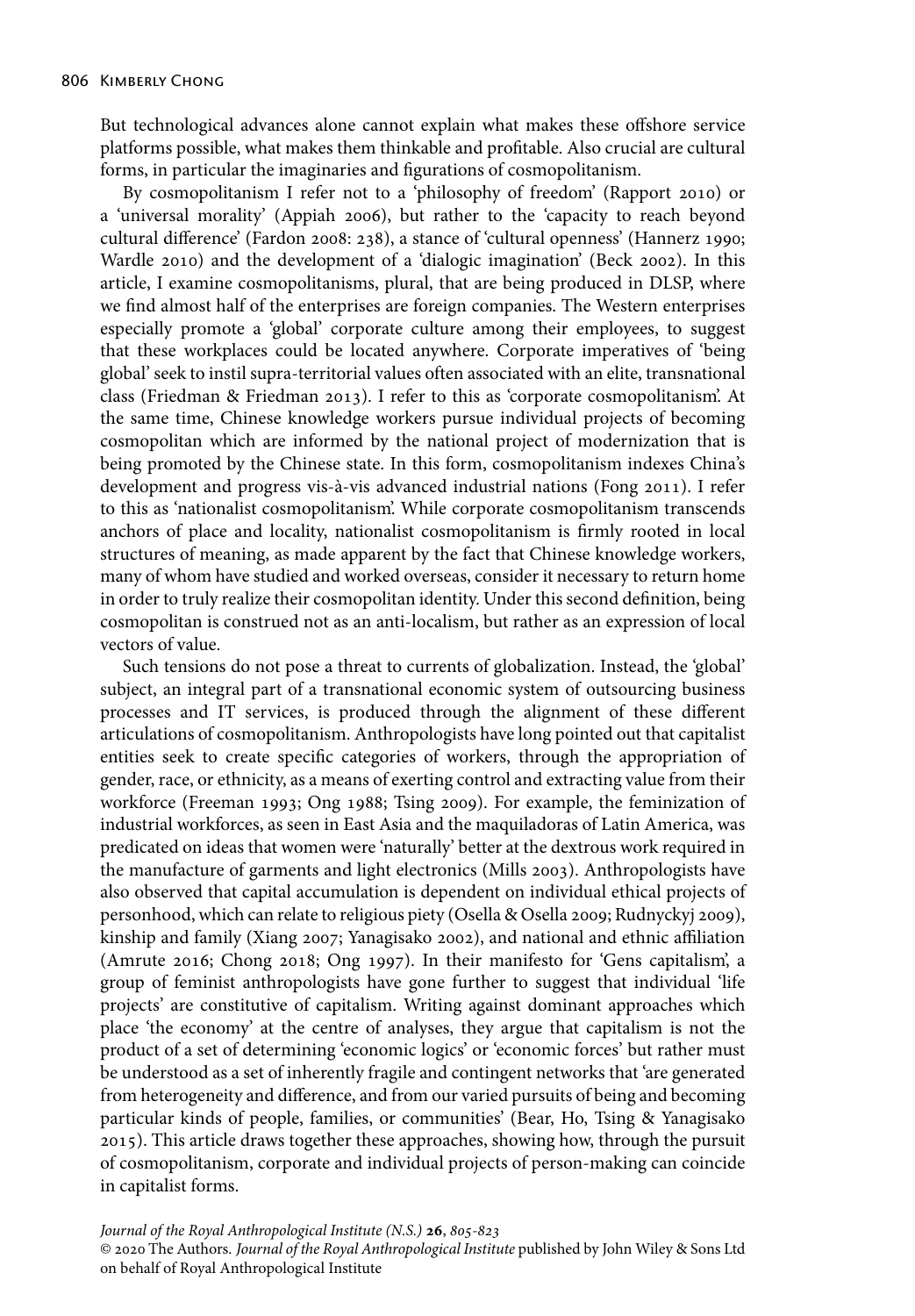The nature of services outsourcing renders the production of self and cultural identity especially salient. Although the work is highly routinized, labour-intensive, and de-skilled, leading various scholars to describe service centres as 'factories' of knowledge production (Ross 2006; Upadhya 2009), offshore services can be distinguished from globalized manufacturing in one crucial respect: 'labour migrates without the worker's body' (Aneesh 2006: 68). 'Clients' and 'service providers' are brought together in a virtual timespace, a 'space of flows' (Castells 1996), and yet questions of culture and national belonging are, if anything, even more salient in a context where knowledge workers in the Global South are accused of 'stealing our jobs' by the very people they are hired to serve. Offshore workers are trained to adopt 'neutral accents' (Aneesh 2015), learn American cultural references (Bear 2003), and imbibe Western nationalism (Rodkey 2016). However, corporate processes of enculturation do not necessarily seek to expunge all vestiges of local culture. Rather, as Smitha Radhakrishnan has argued, knowledge workers in the Global South are trained to perform 'appropriate difference', whereby local culture is homogenized and essentialized into a generic set of values deemed 'palatable to Western cosmopolitan culture'. Terming such processes 'cultural streamlining', Radhakrishnan shows how the idealized IT professional in Bangalore is at once 'global' and 'Indian' (2011: 5). The production of such categories, and thus the invocation of cultural difference, is not incidental but rather part of a 'strategy of control' devised by corporations to make workers compliant (Upadhya 2008). Yet, as Radhakrishnan points out, we should not assume that top-down processes are solely responsible for creating 'global' workplaces. Indian IT professionals also contribute through the production of 'symbolic hierarchies about other workers of other backgrounds who are not considered "global"' (Radhakrishnan 2011: 60).

My focus on cosmopolitanism builds on these earlier accounts of culture and corporate personhood in offshore and transnational settings. In this article, I show how Chinese knowledge workers are trained to become reflexive subjects who are able to reconcile Chinese traditions with Western corporate values and perform a curated 'Chineseness', an *appropriate difference*. The aim of such corporate initiatives is to produce a sensibility of corporate cosmopolitanism. Chinese knowledge workers are also implicated in the production of global subjects through class practices of consumption that are part of nationalist cosmopolitanism. As we will see, Chinese middle-class professionals seek to distance themselves from the manufacturing proletariat, and by extension allusions to an old, industrial China, via consumption practices that delineate a global, high-tech identity which, through its particular ethical code, indexes their value and loyalty to the nation.

As explored through analytical terms including 'vernacular cosmopolitanism' and 'rooted cosmopolitanism' (Bhabha 1996; Werbner 2008), anthropologists have shown that 'cosmopolitanism and nationalism are not necessarily antithetical attitudes', as Jonathan Parry (2008: 340) has put it, but rather cosmopolitanism can be seen as a realization or performance of national sentiments and local ethics. Although there have been sustained efforts to explore the production of cosmopolitanism in relation to globalization and diaspora (Beck 2002; Cheah & Robbins 1998; Hall & Werbner 2008; Marsden 2008; Ong 1999; 2006), there is a conspicuous paucity of anthropological research on cosmopolitanism in the workplace (with the exception of Howard 2012; Upadhya 2016) and the role that cosmopolitanism might play in the global economy. This is all the more surprising given the heavy rhetoric on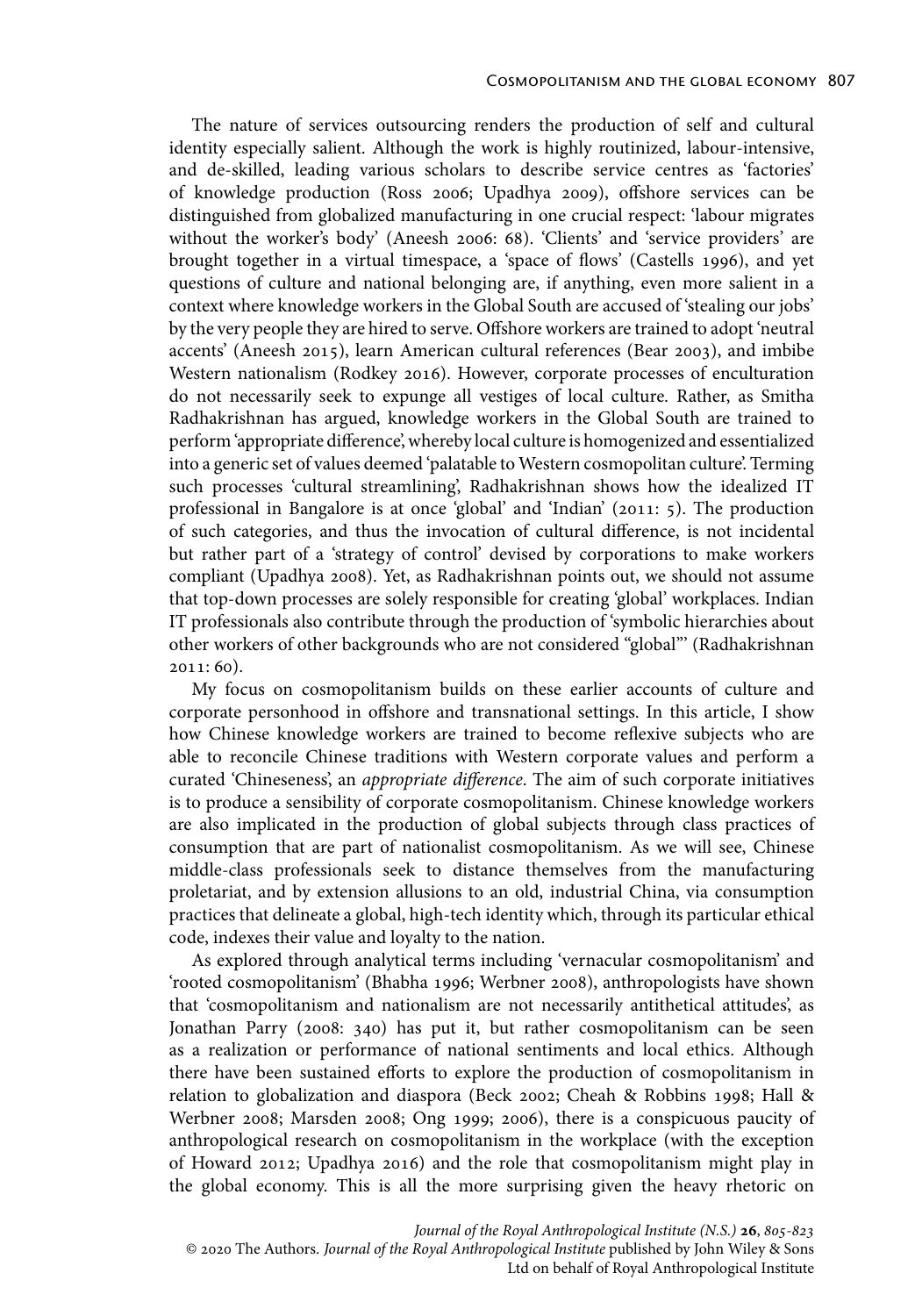producing and leveraging 'the global' in ethnographic accounts of contemporary global capitalism (Ho 2005; Mazzerella 2003). By examining the contemporaneous production of corporate cosmopolitanism and nationalist cosmopolitanism, this article demonstrates that within contemporary capitalism the pursuit of 'the global' is not only about making claims of scale. An analysis focused on personhood and the production of self shows that the 'global' also constitutes an ethics through which different scales – the individual, the corporation, and the nation – can be linked together.

The article draws on three months of embedded fieldwork which took place from March to June 2008 inside an offshore centre located in DLSP, supplemented by interviews in the following year. In addition, I interviewed workers and managers employed in other offshore centres, almost all set up by Fortune 500 companies. Two types of services outsourcing are especially prevalent: offshore outsourcing, which is the practice of hiring another organization to perform certain business functions; and captive offshoring, whereby a company opens its own offshore subsidiary. Unusually, the offshore centre in which I carried out fieldwork has connections to both types. It is a 'shared service centre' (SSC) – one of a network of SSCs designated to carry out the 'back-office' work of the same organization (typically HR, finance, recruitment, and legal processes) – and hence a classic example of captive offshoring. However, it was set up by a global management consultancy that I shall pseudonymously call Systeo, which is also one of the major providers of outsourcing services (i.e. offshore outsourcing). In addition to this 'back-office' it ran centres for business process outsourcing (BPO) and IT outsourcing (ITO) in DLSP. Indeed, given the primacy of outsourcing for its business, Systeo can be considered a central organization in the global economy for services outsourcing. It is also a self-consciously global company. Although originating in the United States, Systeo markets itself as an entity that not only crosses national boundaries, but also *transcends* them. Systeo prides itself on having a global delivery model, on having a global leadership that pursues a global vision, and, notably, on having global employees to realize this vision.

# **Software outsourcing and the Chinese knowledge economy**

Since the early 2000s, the Chinese government has increasingly emphasized the importance of service-based industries and the knowledge economy, as indicated in the plan to transition 'From Made in China to China Services'. This shift recognizes that China's strength in manufacturing has come at an extremely high cost, not least in terms of environmental destruction and the ensuing negative impacts on human life. It also reflects the desire to focus on technological innovation as the source of economic growth, and thus place information and knowledge at the centre of economic processes (Barry & Slater 2002: 189), with the hope that China will come to be seen as a developed and modern economy on a par with Europe and North America. Accordingly, the Chinese state has dramatically increased expenditure on research and development in science and technology, with the hope to promote 'independent innovation' (Wilsdon & Keeley 2007), and has introduced policies which have explicitly sought to incentivize foreign investment into services – in particular, technologybased industries. One such example is the Ministry of Commerce 1000-100-10 project initiated in 2006 to develop the software outsourcing industry. Specifically, it 'sought to establish 1000 internationally accredited outsourcing providers nationwide, to attract 100 leading multinational firms to transfer a substantial proportion of their outsourcing

*Journal of the Royal Anthropological Institute (N.S.)* **26**,  $805-823$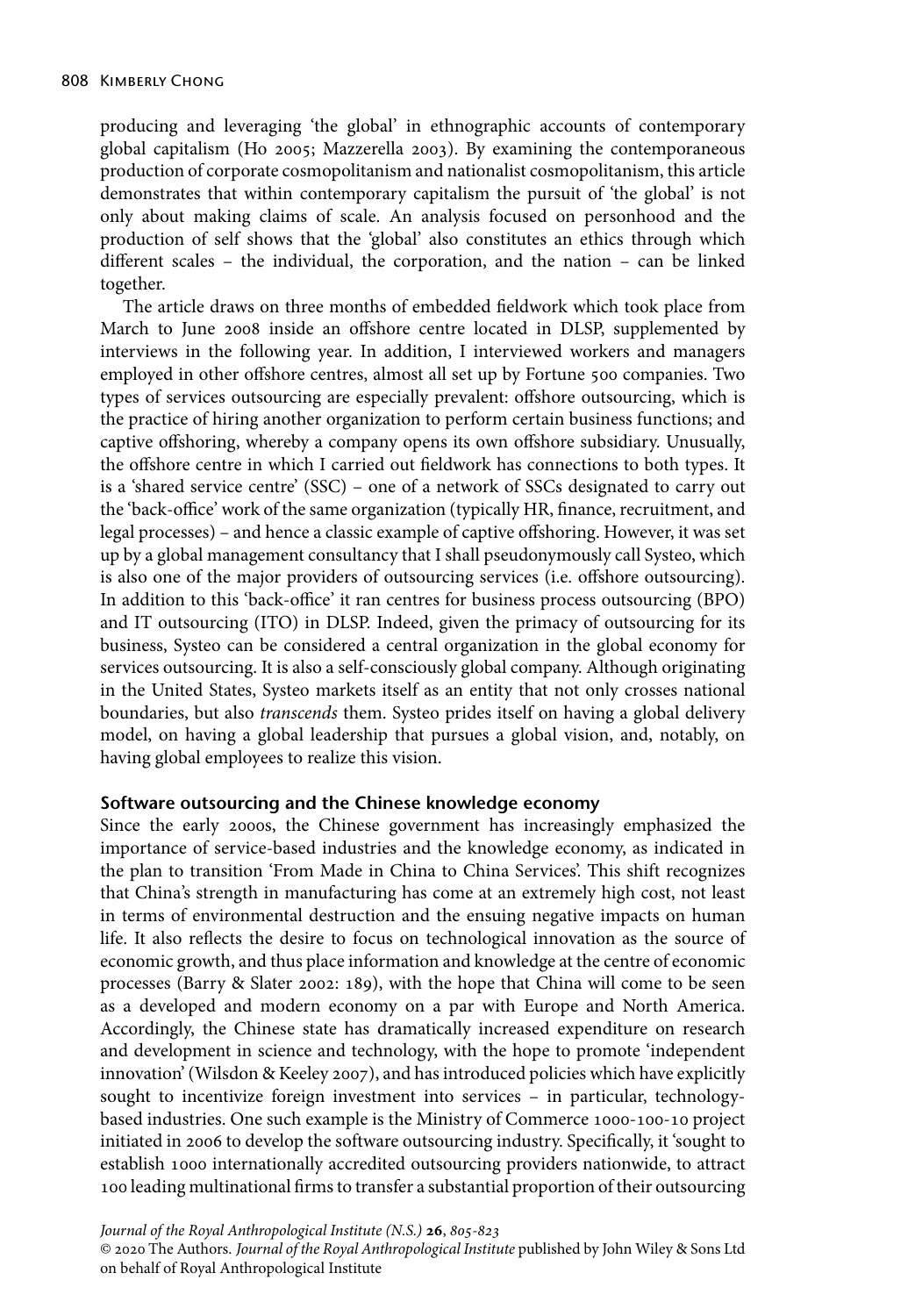services needs to China, and to build 10 globally competitive outsourcing bases in China' (Zheng, Willcocks & Yang 2010: 19).

Located in Northeastern China with a population of approximately 6 million people, Dalian is one such outsourcing base. Formerly a fishing village which became a centre for heavy industry, Dalian has in recent years become reincarnated as the IT-enabled outsourcing centre of China, thanks to economic incentives designed to attract ITO and BPO. It has three software parks, of which DLSP is the oldest. Dalian dominates the market for offshored Japanese call-centre work, enabled by the limited number of Japanese-speaking Chinese, a legacy of Japanese colonization for forty years. The close proximity to South Korea, coupled with the presence of a significant number of ethnic Koreans (one of China's ethnic minorities), means that it is also the leading destination for outsourced work from South Korea.

# **Cultural difference and reflexivity**

Service centre employees often complained about their jobs, in particular their processorientated nature. One described their work as *laodong miji xing*, extremely labourintensive, a term usually reserved for physical labour, and some even wore polythene sleeve protectors typically worn by factory workers, such is the volume of sorting work that they undertake. And yet, as part of their promotion trajectory, employees must take soft-skill training. Originally designed for the management consultants they served, such training was not, in the main, concerned with improving their capability to do their jobs. Instead it was directed to the production of certain kinds of subjectivity deemed desirable in 'global' companies.

In my first week at Systeo, in March 2008, I attended a session called 'Coaching in the Workplace' that was being run by an Australian, Graham Richards,<sup>1</sup> a former management consultant-turned-corporate trainer. First, he played short films of coaching scenarios which focused on examples of conflict in relationships between team leads and workers. Produced by 'Global', Systeo's US headquarters, half of the actors in the films were actually Systeo employees, according to Graham. A range of ethnicities were represented, reminding the Chinese participants that they work not for a local company but a 'global' one. Then followed an interactive activity, which began with Graham asking the participants, 'In the Chinese culture how would you define self-awareness?' Met with silence, he proceeded to read out a definition from the *Oxford English dictionary*, and then added 'self-awareness is the ability to get a clear perception, to not be coloured or affected by other people'. Graham then asked all the participants to walk around the room. The first time they should avoid all eye contact with other participants, the second time they must make eye contact, and the third time he asked them to make eye contact and physical contact, one 'business' gesture and one 'non-business' gesture. The Chinese employees snaked around the tables, most seem quite inhibited, some appeared a bit embarrassed. Graham said that he finds them very polite, a bit reserved. 'In other cultures, say, in Australia, people are more open … there are big high fives', he said, raising his hand to demonstrate. As the training progressed, Graham continued to invoke a notion of 'Chinese culture', which was almost always framed in terms of difference – to Australian, American, or Western culture. By tying such narrations to the development of self-awareness, he encouraged participants to nurture their cultural reflexivity. At the same time, he helped to produce standardized narratives about Chinese culture and cultural difference (see also Upadhya 2016).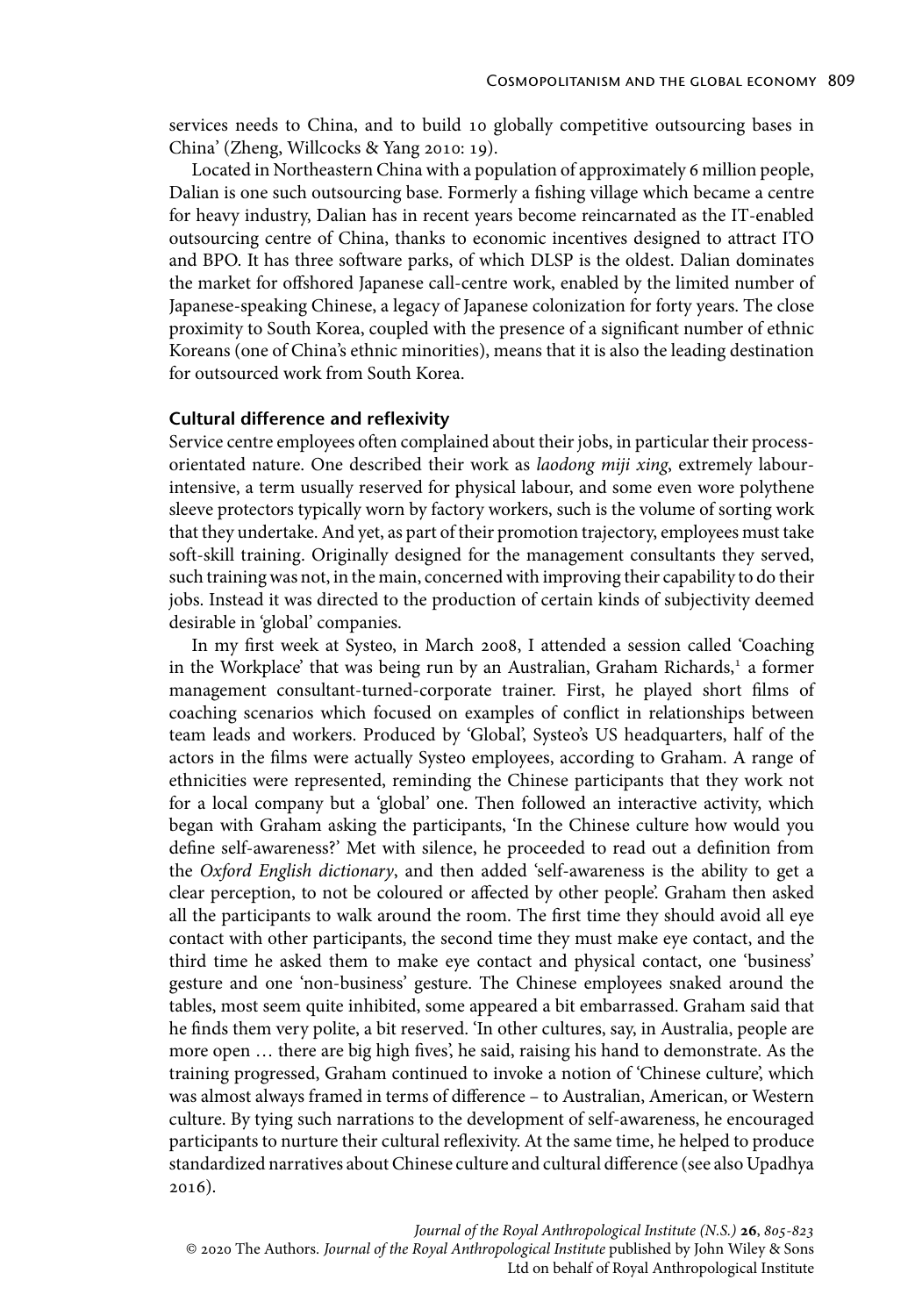In this context, difference is not a neutral condition. Rather, the focus on diversity serves to highlight a perceived lack or deficiency on the part of employees. It is through the identification of a lack that employees can be persuaded to transform their mentality in line with corporate demands (Upadhya 2008: 116). What kind of transformation is desirable became clear in another training, 'Presentation Skills'. On this occasion, the trainer was Chinese, Fred Li, a Systeo employee in the human resources department. Like Graham, he used training material produced by 'Global'. First, the participants were filmed giving a one-minute presentation on who they were and what they hoped to get out of the training. Straight after, the films were played back to the employees. They were invited to give a self-appraisal, followed by feedback from the rest of the group. For the rest of the day, Fred guided the employees through the key characteristics of 'persuasive presentations', and how to manage challenges like nervousness and audience interruptions. 'Remember the 4Ds!', he exclaimed – 'Detour, Delay, Diffuse and Dismiss'. Just before they left, the participants were told they must prepare a second presentation on a topic of their choice, to be delivered the following day. These were also filmed and played back to the employees, who then had to compare it to their original, 'benchmark presentation'.

Yet it was more than their presentation skills that were being benchmarked and evaluated. By watching their performances on camera, and subjecting them to repeated critique, employees learn to objectify the self – it is something that can be captured and worked on. As Carol Upadhya (2016) has argued, soft-skill training not only produces specific social skills but also seeks to 'reprogram the self'. With material directly imported from the United States, the training is designed to create American corporate subjects, 'who reflexively and flexibly manage themselves as one owns and manages a business, tending to one's own qualities and traits as owned and even improvable assets' (Gershon 2011: 542). This point is exemplified in one employee's presentation, which he described as 'How YouTube can improve your Business English'. In fact, he talked about how workers who frequently interact with Indian colleagues could better understand and learn the Indian accent and mannerisms by looking at YouTube videos. To make his case, he delivered parts of his presentation in an Indian accent and mimicked the head wobble that often features in stereotypes of Indians. Employees learn to reflect upon their comportment, accent, and diction, which are constructed not as the outcome of long-term socialization and thus deeply ingrained, but rather as something that can be changed at will, and *optimized*. This is vital for employees to perform 'appropriate difference'. In a context where culture and cultural difference is highlighted, the imperative for practising reflexivity encourages employees to reflect upon their habits and preconceptions, and how these might differ across cultures. Soft-skill training, through the inculcation of a particular conception of self, helps to build up employees' 'capacity to interact across cultural lines' (Hiebert 2002: 212) and develop the 'cultural openness' characteristic of cosmopolitanism.

# **The pursuit of the global**

I was introduced to Systeo by Brian McAlister, a British teacher who gave weekly English classes at the SSC. To obtain access he suggested I run an 'English Corner' – conversation sessions that would supplement his own more formal instruction – an idea favourable to management, not least because workers spent most of their time communicating with clients based in the United Kingdom, the United States, and Australia (as well as continental Europe). Every month the SSC would run a 'Non-Chinese Week' when

*Journal of the Royal Anthropological Institute (N.S.)* **26**,  $805-823$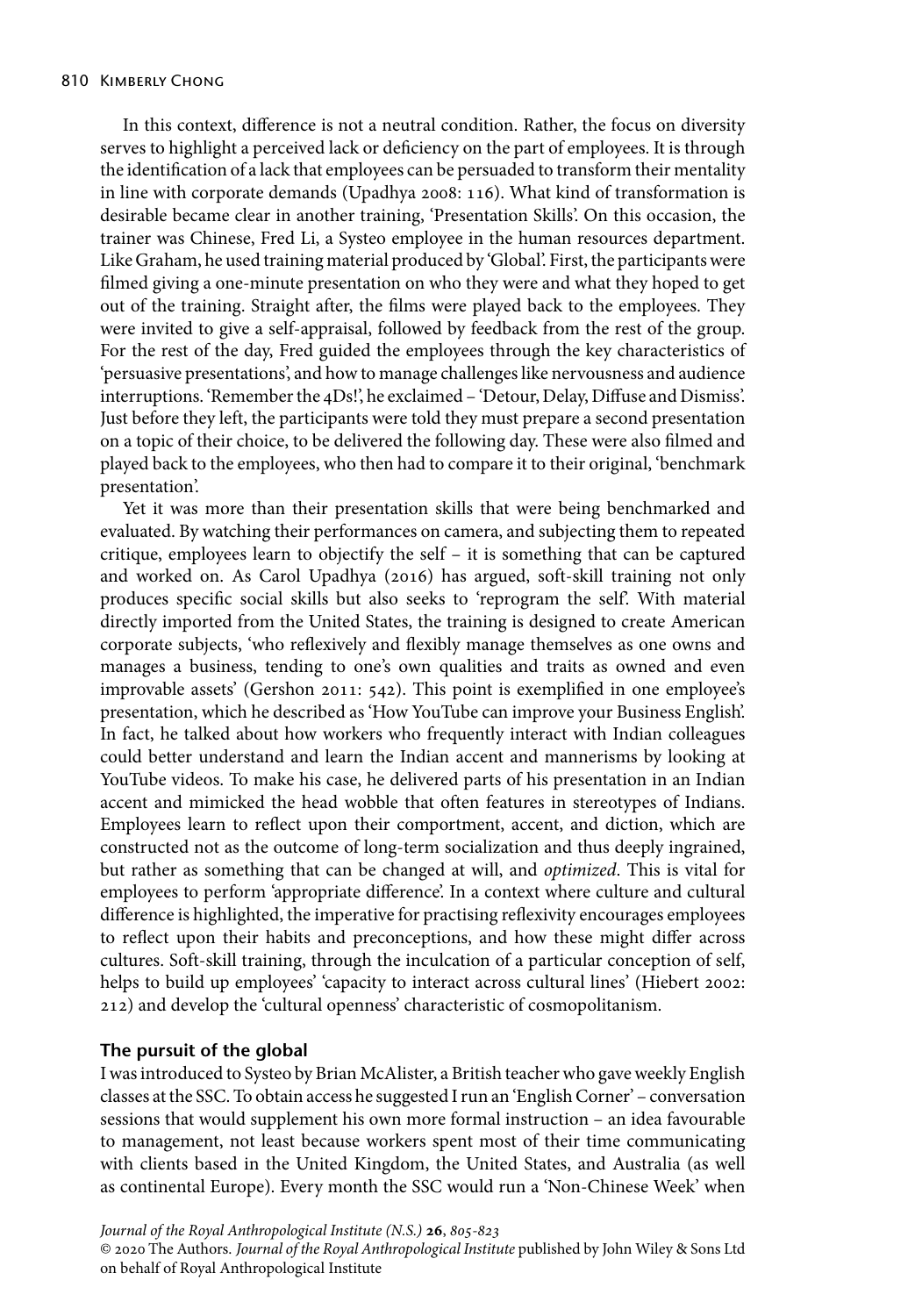workers would be banned from speaking Mandarin, instead being permitted only to speak English, even to Chinese colleagues. Workers were supposed to be fined one yuan whenever they were heard uttering Mandarin, a system which encouraged mutual surveillance. However, the initiative eventually collapsed as workers found it awkward and cumbersome to speak a foreign language to each other. Such attempts to force workers to speak the languages of their clients not only reflected the subordination of offshore labour, but could also be read as part of a larger apparatus of enculturation.

At the time of fieldwork, almost all employees of the SSC were Chinese nationals, with the exception of Christina Teoh. Based in Malaysia, Christina spent little time in Dalian, visiting just once a month to oversee the running of the centre. She told me that she was chosen by the global leadership team to set up the SSC, over a much cheaper local, because she was considered to be 'very Systeo'. The importance of having 'Systeofied' people, to use the phrase of one manager, was made explicit in a corporate video targeted at new employees, in which they are told: 'We are our values, we are Systeo'. However, instilling the company's core values into the SSC's Chinese workforce proved to be much more difficult than Christina had imagined. 'They just didn't get it', she said. Indeed, workers told her that the core values were not a part of Chinese culture; they were Western values. She disagreed and told them that they were values that could be understood in *all cultures*, they were 'global values' – a point repeated by various senior executives during fieldwork.

Although professional services firms like Systeo often profess to having a 'distinctive culture' or unique 'way of doing business', their core values tend to be remarkably similar. Neoliberal tenets of innovation and individual empowerment are extolled, indexing a particular corporate mentality which has become idealized under financial capitalism. Managerial control is now exerted through the imposition of normative forms, hence the pursuit of a 'strong corporate culture' when all employees share, and thus adhere to, the organization's core values (Deal & Kennedy 1982). It is an example of how the culture concept has become politicized (Wright 1998) by corporate experts who have invoked an outdated, static model of culture, a functionalist whole devoid of outside influences, in order to promote totalizing social control. Indeed, one of the central contradictions of corporate culture is that it is limited by its own definition of culture. That is to say, because corporate culture poses a totalizing vision of enculturation – it sees culture as a straitjacket of norms and values – it presents itself as a horizon of incommensurability. How, then, can a concept predicated on incommensurability be made commensurable with local cultural forms? How can a concept of cultural exclusivity be rendered inclusive?

Before employees could be encouraged to perform Systeo's core values, they first needed to be persuaded that such a thing was possible. At the time, Christina was taking intensive Mandarin lessons from a private tutor, paid for by Systeo.<sup>2</sup> She asked her tutor to translate the core values into Chinese and find examples from Chinese history which illustrated their applicability to Chinese culture. At first he thought this would be an easy task. But it took him three days of continuous searching. When she showed his examples to the workers, they said that they could find better ones, so she decided to hold a competition amongst Systeo's Chinese employees 'to find the best example of the core values in Chinese culture'. In his study of spiritual reform at an Indonesian steel plant, Daromir Rudnyckyj shows how local culture is not seen as an obstacle to be overcome in contemporary global capitalism, but rather corporate managers 'seek to combine localized cultural norms with outside values to become more globally competitive'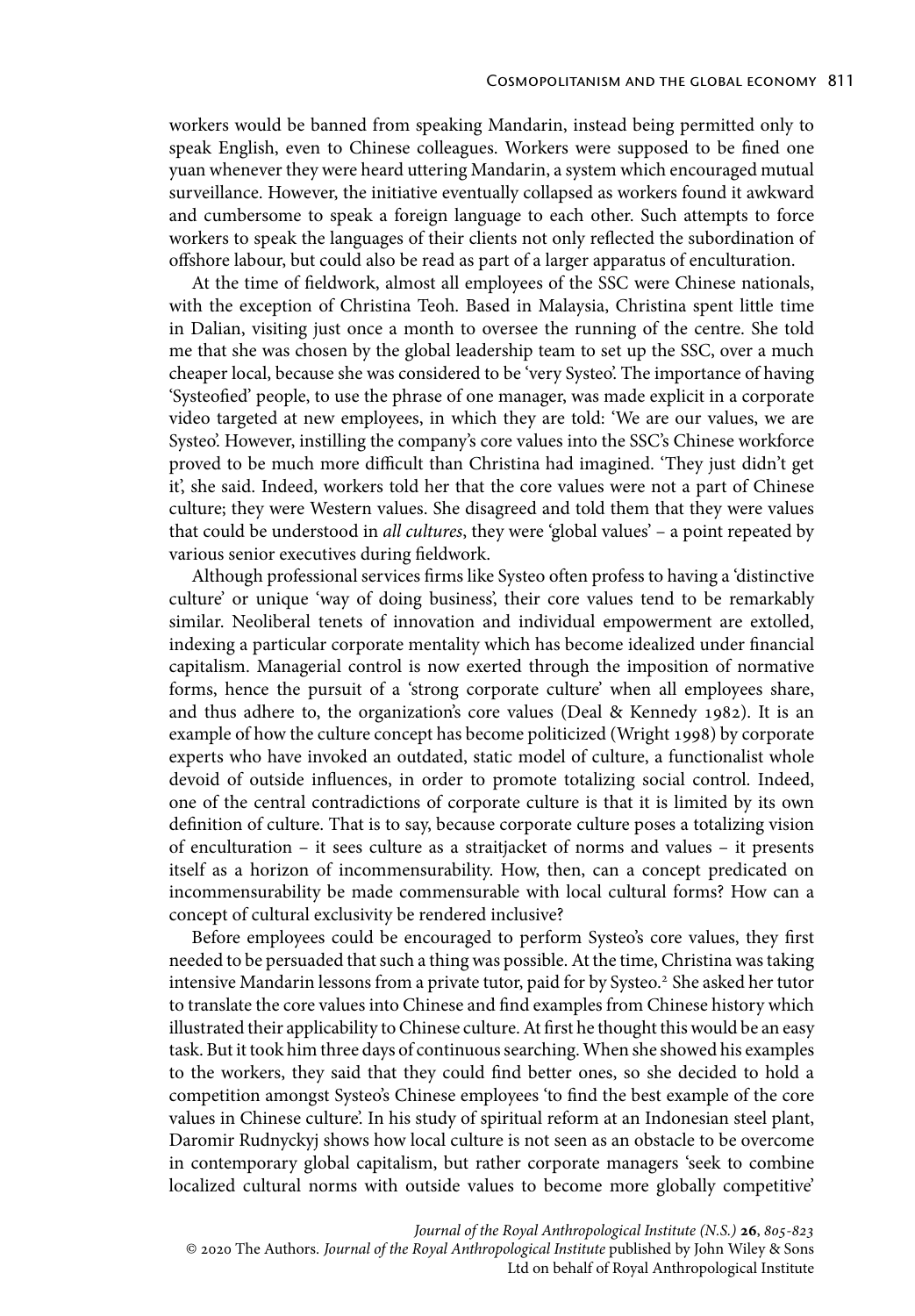(2009: 117). Hence, Islamic worship is not considered antithetical to the production of market value, but rather can be a means of improving efficiency. Similarly, Chinese culture, when harnessed in the appropriate manner, is seen as a means of nurturing the desired corporate subjectivity.

The winner of the competition, Diana Zhu, had her essay published in the company magazine. Diana's illustrated essay relays the story of 'San gu mao lu', ('Three visits to the thatched cottage'), which comes from the classic Chinese novel *Romance of the Three Kingdoms*. Set in the late Han dynasty, it tells of how the warlord Liu Bei searches out a talented military strategist by the name of Zhu Ge Liang to strengthen his army at a time when China was divided into competing states each governed by a separate warlord. He went to the cottage of Zhu Ge Liang, not once but three times; on each occasion, he failed to meet this legendary military talent. But when he finally did catch him, his persistence was rewarded: Zhu Ge Liang joined Liu Bei and became a loyal and longstanding servant. For Diana, two of Systeo's core values are exemplified by this story. In the first part of her essay, she argues that this story exemplifies Systeo's core value of 'excellent people':

Due to Liu Bei's far-sighted attitude to talents; he managed to set up the Shu kingdom in the later period. Similarly, talents are the most important assets for Systeo. Only by attracting and developing the best talent for our business, stretching our people and developing a 'can do' attitude, can Systeo win an undefeatable position in the future competition.

In the second part of the essay, Diana argues that the quest for talent refers not only to people of competency but also to people with ethical principles, and thus also exemplifies Systeo's core value of integrity.

In order to repay Liu Bei's analysis, Liang responded to Bei's appeal and threw himself heart and soul into Bei's service … After the south was subdued, he didn't stop, but turned to conquer the northern heartland and do his best to remove the traitors in order to realize Bei's dream. He was willing to take responsibility, acted ethically, and encouraged honest and opened debate.

By pointing out the importance of choosing the right personnel for Systeo and Liu Bei's army, Diana's essay draws an equivalence between two very different contexts. Systeo's core values are found not only in different places, but also at different times, suggesting, then, that the core values index not a modern subjectivity but rather a trans-historical cosmopolitan orientation. The incitement to 'be global' is not simply a geographical universality; it is also a temporal one. The drawing of equivalence is also achieved through the visual presentation of the essay. Each section of prose is presented in Chinese and English, the paragraphs alternate between the two languages, so emphasizing that Systeo's core values can be translated into Chinese and by extension Chinese culture: that is, they are not the sole preserve of an American or Western ethos. Yet, the competition did more than perform the universality of the core values. As exemplified by the titling of the winning essay as 'Systeo's core values and Chinese traditional culture', the discourse of the competition intimates that Systeo culture is indeed a form of culture. The repeated parallels between Systeo's core values and Chinese values, Systeo culture and Chinese culture, helps to establish the facticity of core values as the foundation of an organization's culture. And hence Chinese employees are taught that there is a legitimate basis – cultural commensurability – upon which Systeo's core values can be imposed in China.

Further, such comparisons project the static and closed definition of culture for which corporate culture has been criticized onto conceptualizations of Chinese culture,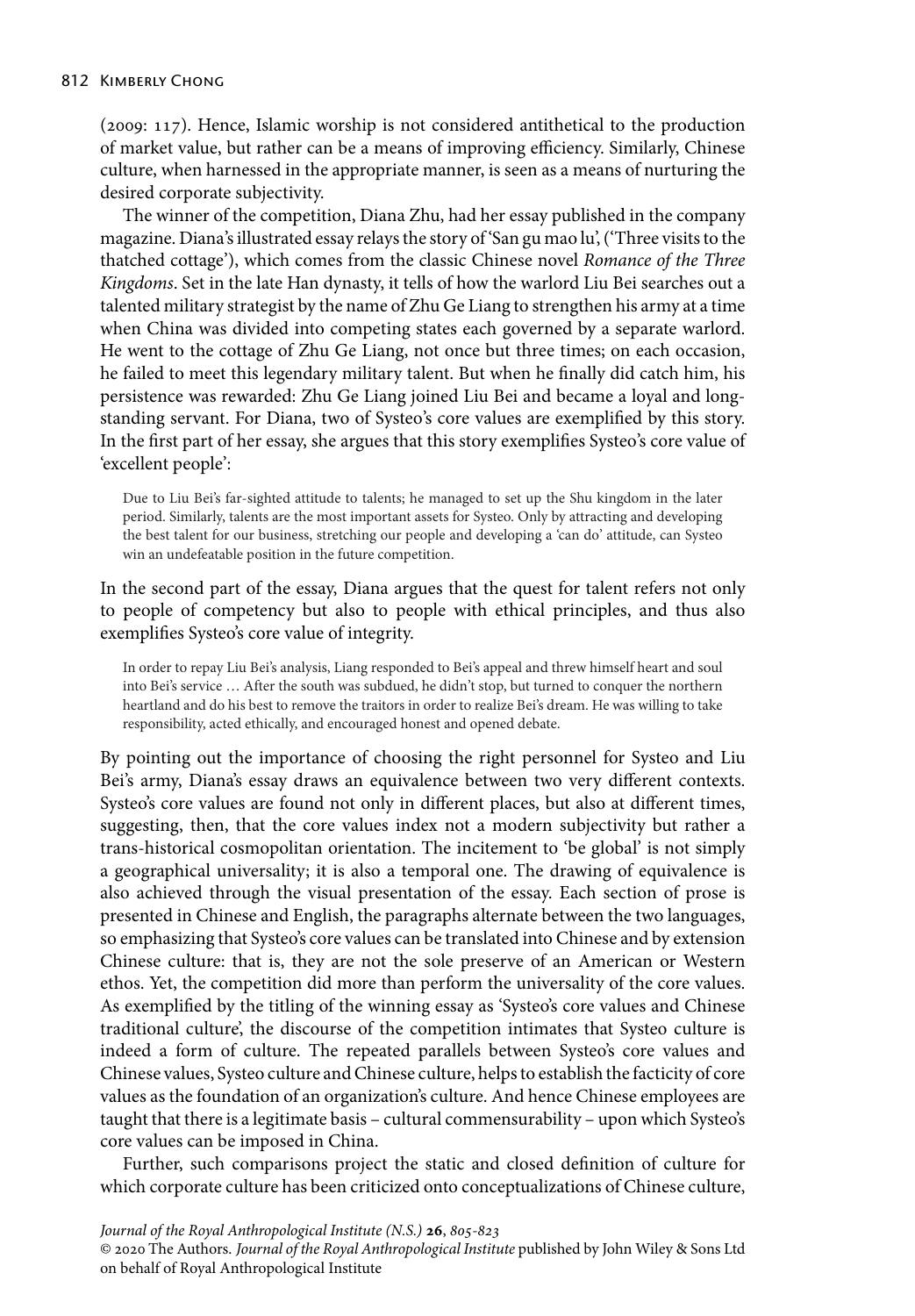which is reduced to, and reified as, the traditional values associated with Confucianism and other canons of classical thought. Such a conceptualization ignores the continuous reformulation of Chinese culture, which has been shaped through contact with outside influences, including the West, and also the changing evaluation of Confucian thought, which was condemned as feudal and forcibly expunged during the high socialist period. That is to say, the discursive work of producing the global is achieved through the construction of equivalences between two entities which are not actually similar in kind. Indeed, it is the very work of commensuration that enacts the erasure of differences. As a consequence, we find a rather particular representation of the global being produced. The global is depicted as lying within the local and not as an entity which encompasses the local. Consequently, the suggestion that Chinese workers are being colonized by external values is avoided, which is particularly important given the continued sensitivity in China to foreign inference following its 'century of humiliation' at the hands of Western powers. In short, the subsumption of the global within the local, through practices of commensuration, helps to legitimize the standardization of corporate norms and behaviours. In this way, we find the very 'strategic adaptation' that Radhakrishnan argues is central to the production of appropriate difference. In Bangalore, the drive to make Indian IT workers develop a 'global' mindset is not necessarily a process of Westernization but rather aims to create 'a difference that improves upon "being Indian" without violating it' (Radhakrishnan 2011: 58). Similarly, we find that Systeo's techniques of inculcating corporate culture avoid opposing Chinese and Western values. Instead, the pursuit of the global is achieved by fashioning a palatable, generic form of Chineseness which is commensurate with dominant Western corporate values.

# **National cosmopolitans**

Although 'Non-Chinese Week' did not succeed in promoting the use of foreign languages among Chinese employees, there was no shortage of people who wanted to converse in English with me and other native speakers. As the lingua franca of Systeo, English was seen as a critical and valued aspect of working in a global company. When the director of the centre decided to change the operating language of the employee database from English into Chinese in order to improve clarity of communication, senior managers Sophie Ma and Clare Mao – both Chinese nationals – went to her office to object. They rationalized that as a global company Systeo should *only* use English in formal communications. Written Chinese was not the only aspect of the local that Chinese employees hoped to expunge. Most employees made conscious efforts to speak with American or British accents and had adopted English names (Duthie 2007). They had not been coerced or encouraged to do so; indeed a few employees had kept their Chinese names. Rather they saw such a profound change as one of the advantages of working at the service centre.

Many of the employees told me they had chosen to work at Systeo because it was not a domestic company (*guoqi*). They explained that they were not cut out for the organizational politics and strong hierarchies identified with *guoqi* work, describing themselves as 'too innocent' or 'naïve'. As well as being perceived to be more meritocratic, global companies like Systeo offered a host of other benefits which could not be found in Chinese state-owned enterprises and other local workplaces. Take Celebrating Performance. Nominally an incentive scheme to reward employee performance, it was also an example of how Systeo enabled workers to engage in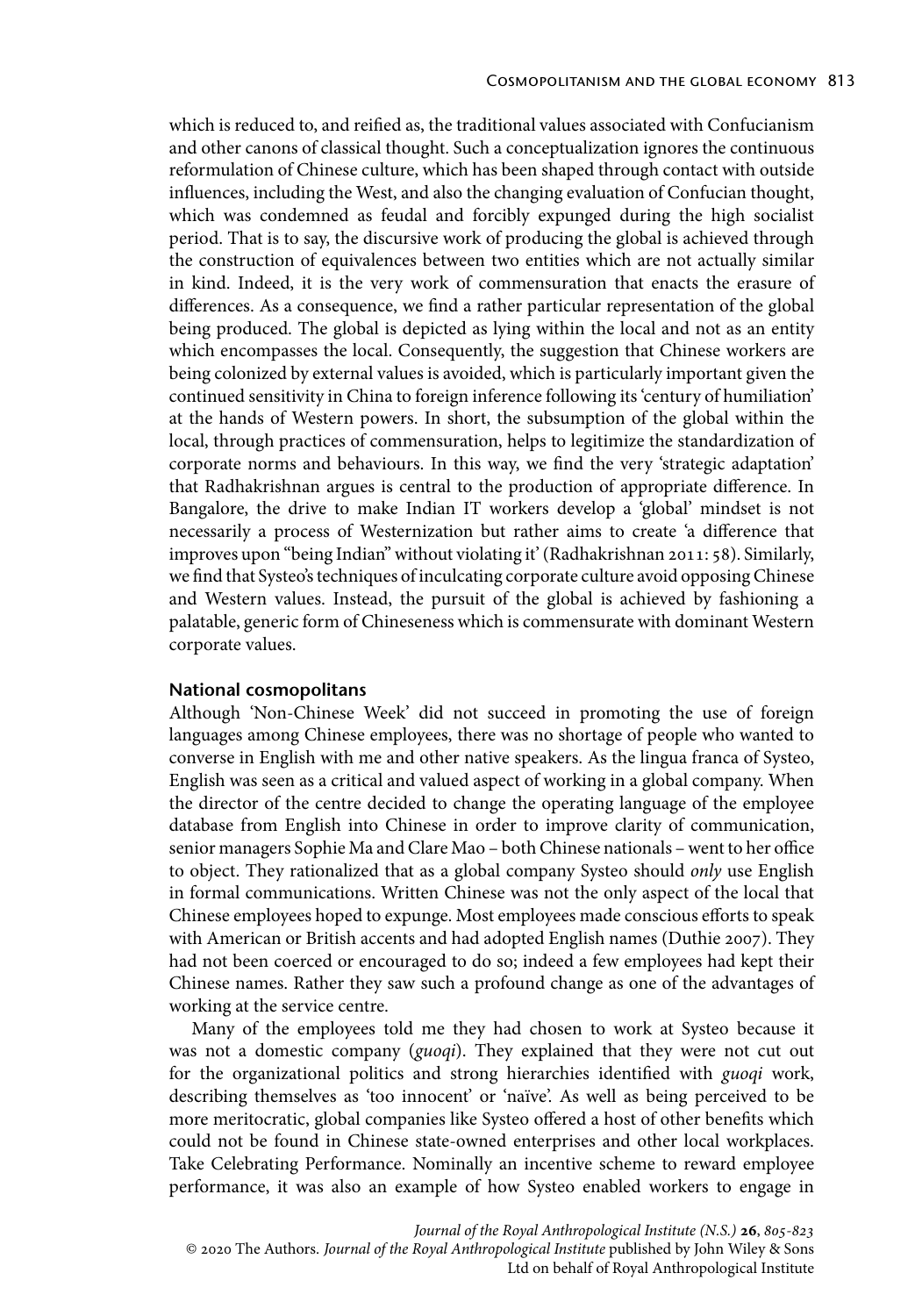conspicuous consumption. Described by one Dalianese manager as 'online shopping', Celebrating Performance took the form of an intranet website where employees were invited to redeem points, which are awarded for exceptional performance. Tilly Cheng showed me her brand new iPod, which she had 'bought' off the website. Other workers exchanged their points for digital cameras or electric toothbrushes. Coming from a central Systeo warehouse, these goods were often not designed for the Chinese market; Tilly's Sony Ericsson mobile phone did not have a Chinese language setting. She was not bothered by the inconvenience of being unable to receive or send text messages in Chinese, saying, 'I'm still going to use it. Anyone who wants to contact me will just have to write in English!' I asked her if that would be a problem, to which she responded with a big smile, 'No, most of my friends speak good English'. They would certainly need a very high level of language proficiency, which could only be acquired through substantial sojourns abroad in an English-speaking country. The absence of a Chinese language setting was not perceived as a shortcoming, but was actually a valued feature of this phone, for it marked Tilly out as a member of China's middle class.

Celebrating Performance exemplified how Systeo's management practices engaged workers with a global imaginary. It facilitated consumption characterized by its supralocal character, consumption that, in turn, highlighted the cosmopolitan identities of the workers. Yet, we should not necessarily see workers' engagement with Celebrating Performance as evidence of corporate cosmopolitanism. Lisa Rofel has identified cosmopolitanism as a key trope in the cultural imaginary of contemporary China, one that 'consists in two aspects in tension with one another: a self-conscious transcendence of locality, posited as a universal transcendence, accomplished through a consumer identity and a domestication of cosmopolitanism by way of renegotiating China's place in the world' (2007: 111). Particularly important are narratives that elevate China's present-day cosmopolitanism. Adopting a postmodern perspective, Rofel argues that middle-class Chinese recount stories which, through a series of binaries, align scarcity, collective values, and insularity with socialism, and consumption, individuality, and global connection with the post-Mao era. In this way, China's socialist past is formulated as a locality from which one can leave in the search for a global identity; when Rofel speaks of transcending the local, she refers not to a specific place but rather to a revised memory of life under socialism which serves to exaggerate China's provincialism and backwardness during that era. In short, cosmopolitanism in contemporary China is distinctly connected to the pursuit of a post-Mao modernity, a project that entails a conscious turning away from high socialism and its project of modernity, and a reconceptualization of China's development, which is now evaluated by way of comparison with the advanced nations of Europe and North America.

Rofel highlights the technologies of the self through which Chinese people can reimagine, and embody, China as a modern nation that is competitive with the West. These technologies are especially visible among heterosexual Chinese women, who, Rofel claims, 'are normalized as the mediators of cosmopolitan desire' since they 'embody the tension between transcendent desire and protective Chineseness' (2007: 112). Of the 200 workers in the service centre, around 90 per cent were women, many of whom were keen to talk about their consumption practices and how they related to the curation of identity. In one of the conversation classes I taught, Sally Fu initiated the subject of buying expensive or *mingpai* (branded) goods as opposed to cheaper alternatives. She justified the purchase of her expensive mobile phone, saying, 'It is a symbol. It shows I am an office girl, I do not work in a factory'. Jane Yu added that

*Journal of the Royal Anthropological Institute (N.S.)* **26**,  $805-823$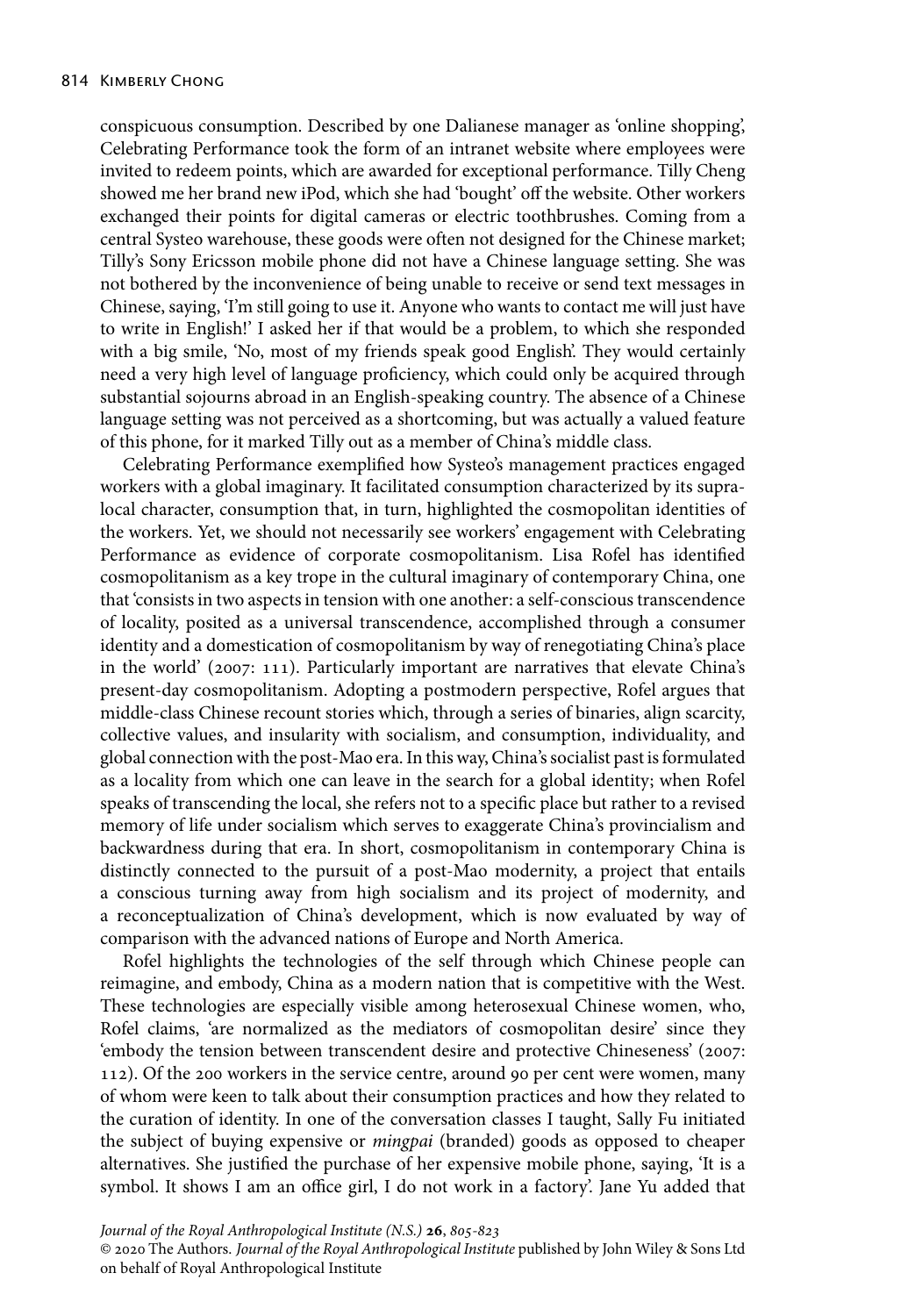although people sometimes spend more than 3,000 yuan on a phone, it is possible to buy one for as little as 200 yuan. Another worker, Emma Cai, disagreed with Sally. She said that she paid a lot for branded items because they are of better quality, giving an example of the Miu Miu bag she owned, which had lasted three years.

Although workers give different explanations for their consumption behaviour, a common line of reasoning can be discerned, one which draws parallels between qualities of goods and qualities of people. By purchasing branded items of high quality, they implicitly reference a modern subject on a par with those of the developed nations of South Korea and France – the countries from where these goods originate – and distance themselves from locally produced goods, which are generally seen as being cheap and low quality. In doing so, they make status distinctions: they distinguish themselves from blue-collar workers, who also carry out routinized, de-skilled work but who labour in industrial settings. Cosmopolitanism has long been associated with elites or the middle class; however, it is usually suggested that cosmopolitanism is a disposition or stance which cannot be bought or reduced to economic value. By contrast, in this setting, we find that cosmopolitanism is a quality that is performed through acts of conspicuous consumption.

After the class, Jane took me to her desk to show me photos of her and her family. Many of these had been taken in a professional studio. One that sticks in my mind was a black-and-white shot of her when she was pregnant. She is lying down, naked with her hands placed strategically over her breasts, her legs crossed, and baby bump luminescent. Then she went through her wedding photos. She and her husband can be seen in various 'romantic' poses, with her wearing a puffy white gown and not the red qipao dress usually worn by Chinese brides. In case I was to assume that she sought to become Westernized, Jane then showed me photos of the two of them in Chinese *gudai* (traditional period costume) clothes. 'I know these aren't very *liuxing* (popular) in the UK but in China they are, why don't you get some done?' she suggested to me, reminding me that she had lived in London for three years. The embrace of such traditional attire chimes with recent research that has highlighted the revival of Chinese traditions, classical Chinese thought, and philosophies that were suppressed under Mao, and which are now are considered compatible with both individual and national projects of post-Mao modernity (Matthews 2017). Especially when combined with referents of Western knowledge, symbols of Chinese traditions are seen as indicative of a modern, cosmopolitan self who is at ease with managing different sources of cultural capital.

Finally, Jane showed me photos of her 2-year-old son. Some of these were candid pictures, while others were *yishu* (artistic) ones which were taken in a professional studio. The latter had cost a thousand yuan, almost a third of her monthly salary. Posing with a baby grand piano, wearing a grey wig and white tights, in one photo he resembled a miniature Mozart, and in another he was dressed as a Native American. Such photos demonstrated a knowledge of different places and historical figures, albeit in caricatured form. In a third photo, her son brandished a machine gun and was wearing a militarystyle uniform complete with side-tilted beret. As has been well documented, China has the largest army in the world – it is a military power which now has the resources to dominate the 'civilized' Western nation-states. This collection of photos, which once again contrast Western with Chinese imagery, highlight in particular how workers' performances of cosmopolitanism incorporate references to China's rising stature on the global stage. Cosmopolitanism in China is not posited, or enacted, in opposition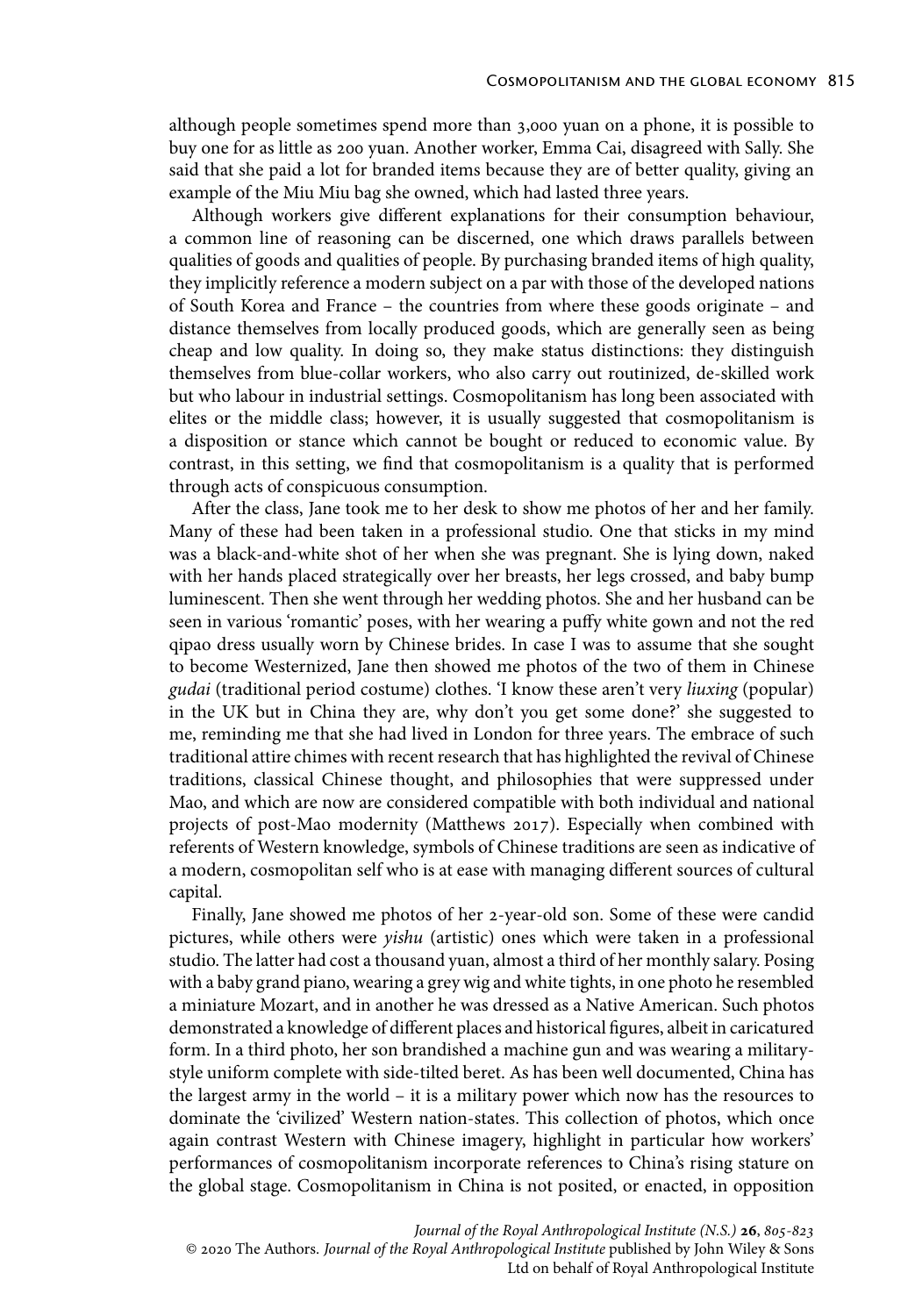to nationalism. Such practices of conspicuous consumption could also be read as expressions of patriotism.

A few months into fieldwork, photos began to circulate around the office showing protests outside the Dalian stores of the French supermarket giant Carrefour. China was soon to host the Olympic Games and the torch relay had commenced only to be disrupted by human rights activists who had managed to extinguish the torch in Paris, hoping to highlight the political unrest in Tibet and China's shaky human rights record. Chinese people, including SSC workers, had taken to the streets to demonstrate their loyalty to China. One younger worker, Xiao Mei, told me she and her parents had boycotted Carrefour. In the same conversation, Judy Li added that Chinese people were boycotting all French businesses, not just Carrefour. These included 'LV [Louis Vuitton], Polo [Ralph Lauren],<sup>3</sup> and CD [Christian Dior]', to which Xiao Mei let out a gasp before saying, 'CD is French?!' It transpired that she had recently bought a pair of Christian Dior sunglasses for 1,700 yuan, almost a month's wages. I asked whether she would still wear them now that she knew that CD was a French brand. 'All my life, how do you say that in English?' she replied. Although middle-class Chinese may temporarily boycott certain foreign brands, this action is short-lived, not least because such consumption is not seen as incompatible with the making of a loyal, nationalist subject. In the long term, the performance of a modern, cosmopolitan identity, achieved through technologies of the self such as conspicuous consumption, is seen as critical to contributing to the nation's strength and external perception.

At the same time, we find that overt displays of national loyalty can be directed by objectives other than patriotism. I often communicated with workers via the online messaging tool MSN Messenger.<sup>4</sup> When I logged on to the service on 8 April 2008, just one day after the Carrefour protests had begun, I noticed that many of the workers had prefixed their names with 'I Love China' – 'love' being represented by a red heart. The number of workers adding this prefix grew each day. What I found particularly intriguing was the medium through which workers chose to show their patriotism. MSN Messenger was one of the primary means by which workers communicated with their foreign colleagues: that is, their clients (in part because it was free to use). Notably, they rarely used MSN Messenger to communicate with friends and family, preferring instead the Chinese messaging software QQ. It was apparent that the nationalist prefix was only to be seen in the work sphere. Many had complained about how their clients treated them, like 'the slaves of foreign offices', as one put it. Jane Li, the worker who had shown me the photos of her son, spoke of the discomfort she felt when her clients acted above Chinese people. In addition, she did not understand why 'many people outside of China think of Chinese people as poor and not modern'. By augmenting their online names with the prefix 'I Love China', SSC workers showed their clients that they were not ashamed of being Chinese, nor were they ashamed of China (cf. Fong 2011). In this way, they challenged racial hierarchies which legitimize the devaluation of workers' labour in the Global South, who were naturalized as the service providers of the global, without having to openly confront their clients. For these SSC workers, China was a place of modernity, whose power and development could only be aided by their own contributions.

Acts of conspicuous consumption like those I have described can also be read as a critique of racialized work hierarchies. In her study of Indian IT workers in Germany, Sareeta Amrute observes that these precariously employed professionals actively engage in leisure activities as part of a 'politics of pleasure in the everyday' (2016: 24) – what she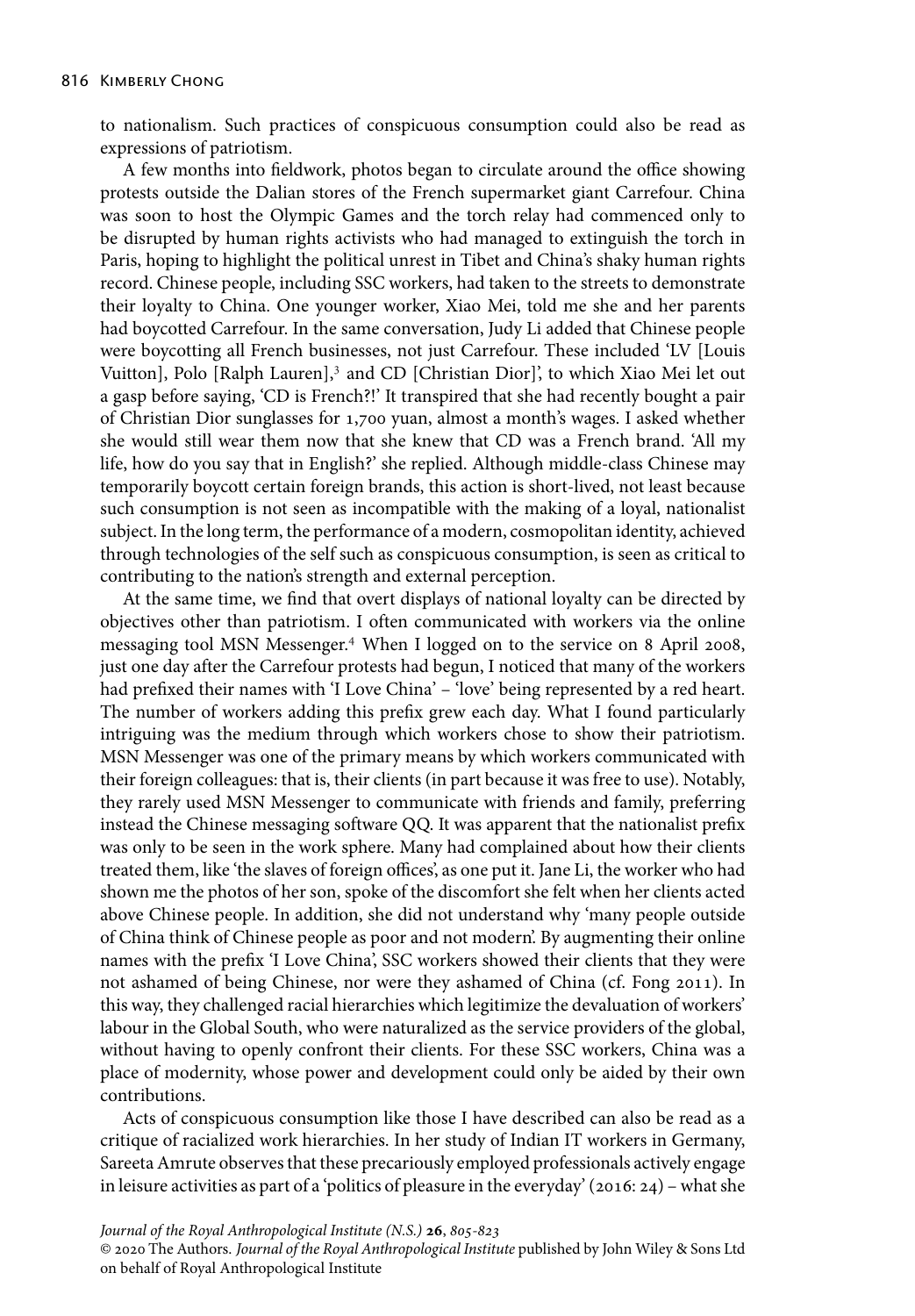terms *eros*, drawing on the work of Bifo Berardi (2009) and Herbert Marcuse (1955). It is through the pursuit of pleasure, whether through consumption or relaxation (often the two are combined), that these workers 'produce a middle-class imaginary that is made to stand in for national character'. Amrute goes on to argue that 'the famous consumerism of the new Indian middle class, then, needs to be understood not only in opposition to Nehruvian austerity but also in conjunction with the global politics of establishing a class identity that converts the politics of racialized labor into those of national identity' (2016: 197). In other words, class practices of consumption performed by Chinese knowledge workers that are nominally directed to the performance of nationalism could be understood as a means of challenging inequalities produced in a racialized system of value production, and thus as a way of transposing differences of race into differences of class.

# **Global returnees**

Offshore services have often been described as simply another iteration of the 'race to the bottom' which has come to define labour sourcing under globalization. Within such analyses, it is commonly assumed that workers who take up such jobs either are from low-income, low-education groups or see such employment as one of the few possibilities for experiencing 'the global'. In the context discussed here, we find that neither assumption holds. Workers in DLSP belonged to an elite, urban class defined by home ownership, employment in private, often foreign, companies, and high levels of education. Despite only earning a few thousand yuan a month, many Systeo employees lived in apartments which cost over one million yuan to buy. Typically, their purchase was supplemented by deposits from their parents, either their own or their spouses' parents.<sup>5</sup> Some parents had even bought properties for their children in cash, highlighting the privileged socioeconomic status of these employees, who enjoyed a level of security not often experienced by offshore service workers. Education was another means of demonstrating and leveraging their privilege. Employees possessed at minimum a Batchelor's degree from a Chinese university. Many had been expensively educated in the United Kingdom, United States, Canada, or Australia, usually for a postgraduate degree. Some had also worked abroad and acquired permanent residency status, like Tilly Zhao and Gavin Yang, who had become permanent residents in Canada and Australia, respectively. However, both of them had let their residencies expire.

In contrast to prior waves of emigration, which led to the formation of Chinese communities in Southeast Asia, North America, and Europe, these middle-class urban Chinese would not stay abroad to send remittances and instead stressed that they always intended on coming back to China, an intention which seemed at odds with their pursuit of cosmopolitanism and modernity, especially given the de-skilled nature of the work in the service centre. Further, they would not find their earning power much improved on their return. As one manager, Li Mei, put it, 'It's not worth sending your kid abroad. If they don't have work experience, they won't leapfrog people who've only been (educated) in China'. Although overseas degrees would make potential employees more attractive to *waiqi* (foreign companies) like Systeo, where the pay is usually higher than in domestic companies, Mei explained that the differential was insignificant compared to the amount invested in overseas education. 'Some analysts have been to the UK for two years, two hundred thousand yuan it costs, and then they get three or four thousand a month starting out in the SSC – you do the math!' she exclaimed.<sup>6</sup> If not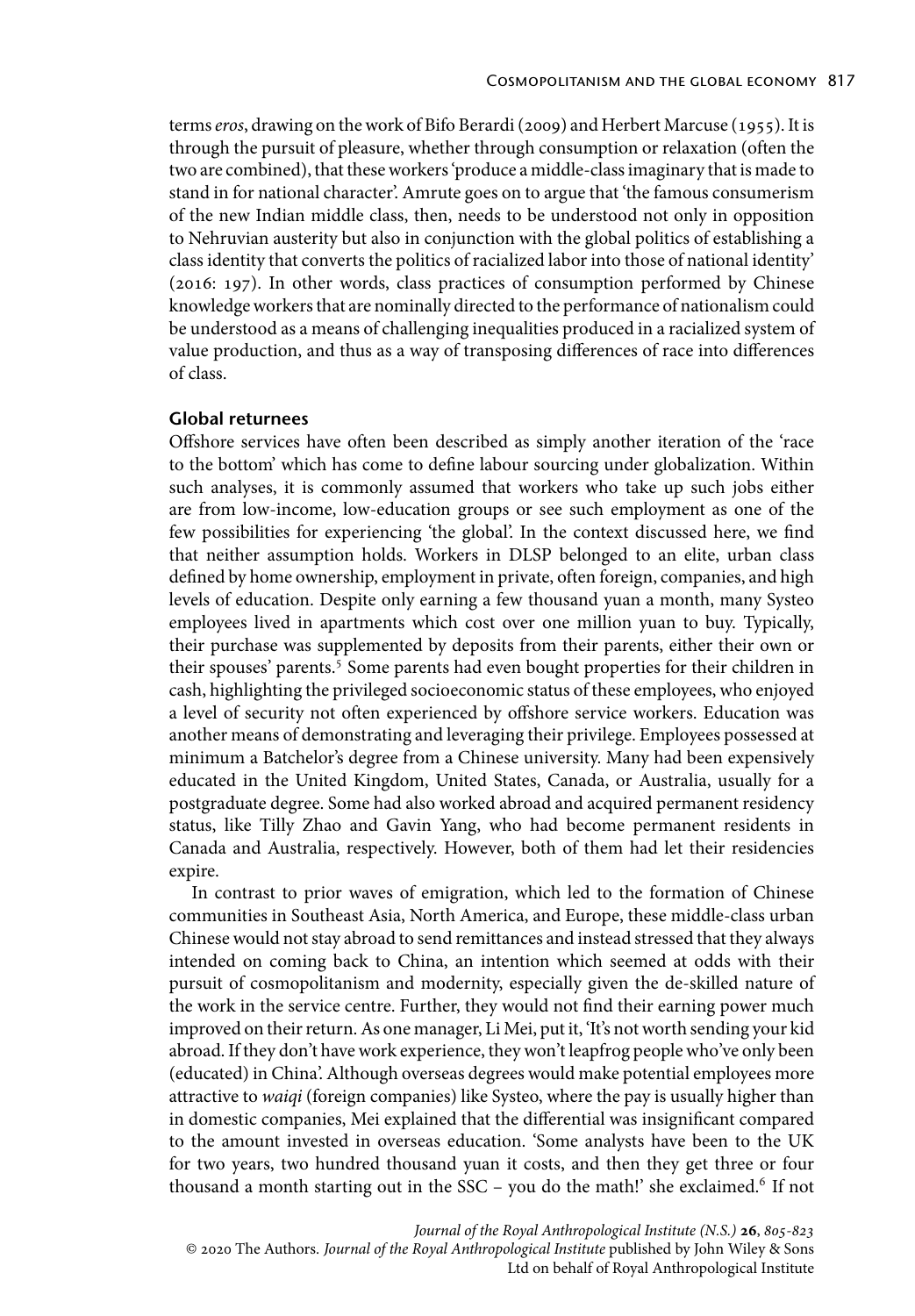a financial investment, then why do Chinese parents send their children abroad to be educated? Mei explained by way of her own experience. Her job at Systeo was her first since returning to China and she said that her salary was not comparable to what she received in Canada. She told me 'the reason why I can accept the (pay) gap is because I want to be near to my family, as long as I can cope to have a good life it's ok'. This was a sentiment expressed by many of the workers, who would make bald statements such as: 'There is only one option: to return to China, because our parents are here'. That is to say, workers claimed that their decision to return to China, to take up jobs that were clearly far below their competency and education level, was motivated by filial piety.

A central tenet of Confucian thought, filial piety has undergone substantial revision in contemporary understandings of moral obligation in Chinese society. As Yan Yunxiang has observed, young people in both rural and urban contexts see 'individualism as central to their moral obligations' (2011: 37), not the family or any other collective grouping. In particular, he finds the proliferation of narratives which connect the individual pursuit of happiness with the fulfilment of filial piety a quite staggering inversion of the traditional definition of filial piety, in which children are expected to make individual sacrifices for the sake of their parents' happiness and well-being. Yan argues that we are witnessing the individualization of Chinese society, marked by the rise of a new ethics discourse that favours the individual over the family, and consequently we are observing the legitimization of individual desires for intimacy, privacy, freedom, and material comforts. Taking Yan's point seriously, I question whether Chinese workers were in fact motivated by family duties and suggest that filial piety is used flexibly to denote the realization of their individual desires: in particular, their desire to realize a cosmopolitan self, an objective which can only be fully realized by *returning* to China.

If we understand that cosmopolitanism in this context refers not to a fixed set of attributes but rather to a relative shift – a perceived advancement of the self – we can see that such a transformation can only be recognized by coming home. If these workers had stayed in the United Kingdom, or the United States, they would not have realized this reinvention, which is claimed vis-à-vis Chinese who have not experienced living abroad and who have not had a foreign education. Moreover, the pursuit of cosmopolitanism only has significance within the broader context of China's modernization. Although workers were not employed by state-owned enterprises or the government, they still conceived of themselves as 'patriotic professionals' (Hoffman 2010). The investment they had made in themselves by going abroad would, in itself, have benefits for China. As one worker put it, 'If I can make myself better, I can better my country'. It is by drawing equivalences between individual transformation and national modernization that workers can justify their decision to return to China and take up menial, routinized, de-skilled jobs for which they are immensely overqualified. In this respect, their sentiments echo those of transnational Chinese students, who are the focus of another Dalian-based study, carried out by Vanessa Fong. She argues that these students, despite feeling an ambivalence towards their motherland, see themselves as the motor of China's modernization. By seeking out opportunities abroad to study and work, not only do they hope to bring back social, cultural, and economic capital that will fortify themselves and recast them as cosmopolitan citizens (Fong 2011: 52-3); they also believe that by improving their own capabilities they will be helping to transform China into 'paradise' – a place of modernity and wealth.

*Journal of the Royal Anthropological Institute (N.S.)* **26**,  $805-823$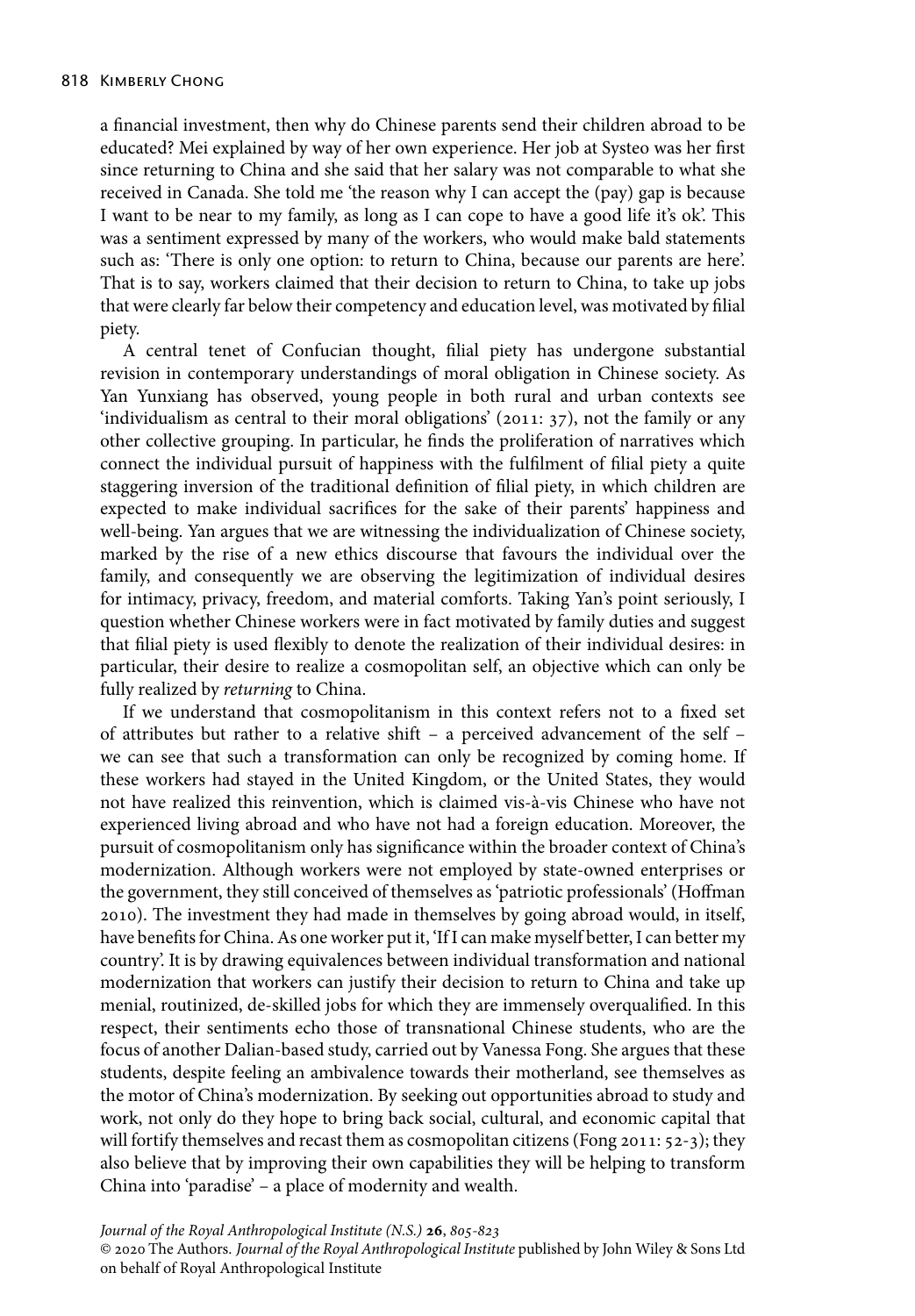It is notable that none of the employees I interviewed aspired to get out of the back-office: that is, become a management consultant based in Beijing or Shanghai. This had only happened once, employees told me, an exceptional situation where the SSC worker had become extremely close to the consultant team she served. 'Only if you're not married might you consider it', said one employee. 'There's more dating opportunities in the big cities', she reasoned. Career progression was to be achieved, instead, through promotion within the SSC or by moving to a rival service centre in DLSP. These highly educated workers accepted their futures in de-skilled work, in part, because they saw the means to development, of the self and the nation, as lying with their children. As well as spending considerable sums on private education and a host of extra-curricular activities, workers used the knowledge and experiences they had built up through their own education, travels, and employment to nurture their children. One employee who had majored in Japanese and worked with Japanese clients spoke Japanese to his son at home – a quite staggering admission given the antipathy displayed to Japan and Japanese people in China.7 As well as proficiency in foreign languages, employees wanted their children to develop cultural fluency. As one put it, 'I want my daughter to be Chinese with Chinese people and American with American people'. SSC workers did not only desire to become cosmopolitans, they wanted their children to become cosmopolitans too.

# **Conclusion**

This article has focused on the production of 'global' subjects in China's offshore services economy. In contrast to scholarly accounts which have invoked the term 'global' as an analytic, denoting the transcendence or demise of national borders and national forms (Appadurai 1996; Giddens 1990), I have taken 'global' to be an emic term, one which I have unpacked through the analytic of cosmopolitanism. First, I have analysed the corporate efforts to produce cosmopolitan employees imbued with 'global' values, showing how the legitimacy of 'the global' is produced not by encompassing the local within the global, but rather by subsuming the global within the local. In this way, employees are encouraged to perform a streamlined 'Chineseness' – a standardized and decontextualized form – and 'the global' is rendered commensurable with local values and histories. Second, I have shown how this endeavour compares with employees' individual projects to realize a cosmopolitan self which is conceived not in line with corporate figurations, but rather as part of a broader national project of elevating China's development to parallel that of developed Western nations. Through consumption practices (including the consumption of work) which demonstrate a cultural openness, Chinese employees reference and perform modernity. In doing so, they both distance themselves from other kinds of factory worker and contribute to the nation's strength and development.

Through my analysis, I show the enduring importance of national and local cultural forms; far from dissipating with globalization, these have strengthened (Ailon-Souday & Kunda 2003). Indeed, it is through the production of corporate persons who are able to reconcile and manage multiple affiliations that global production of services – that is, production that stretches across multiple territories – can be sustained. I demonstrate that the importance of cosmopolitanism for the global economy derives from its capacity, as a cultural imaginary, to link together different scales. The pursuit of cosmopolitanism, in its different forms, creates a productive friction between individual projects of self-making, corporate projects of disciplining labour, as well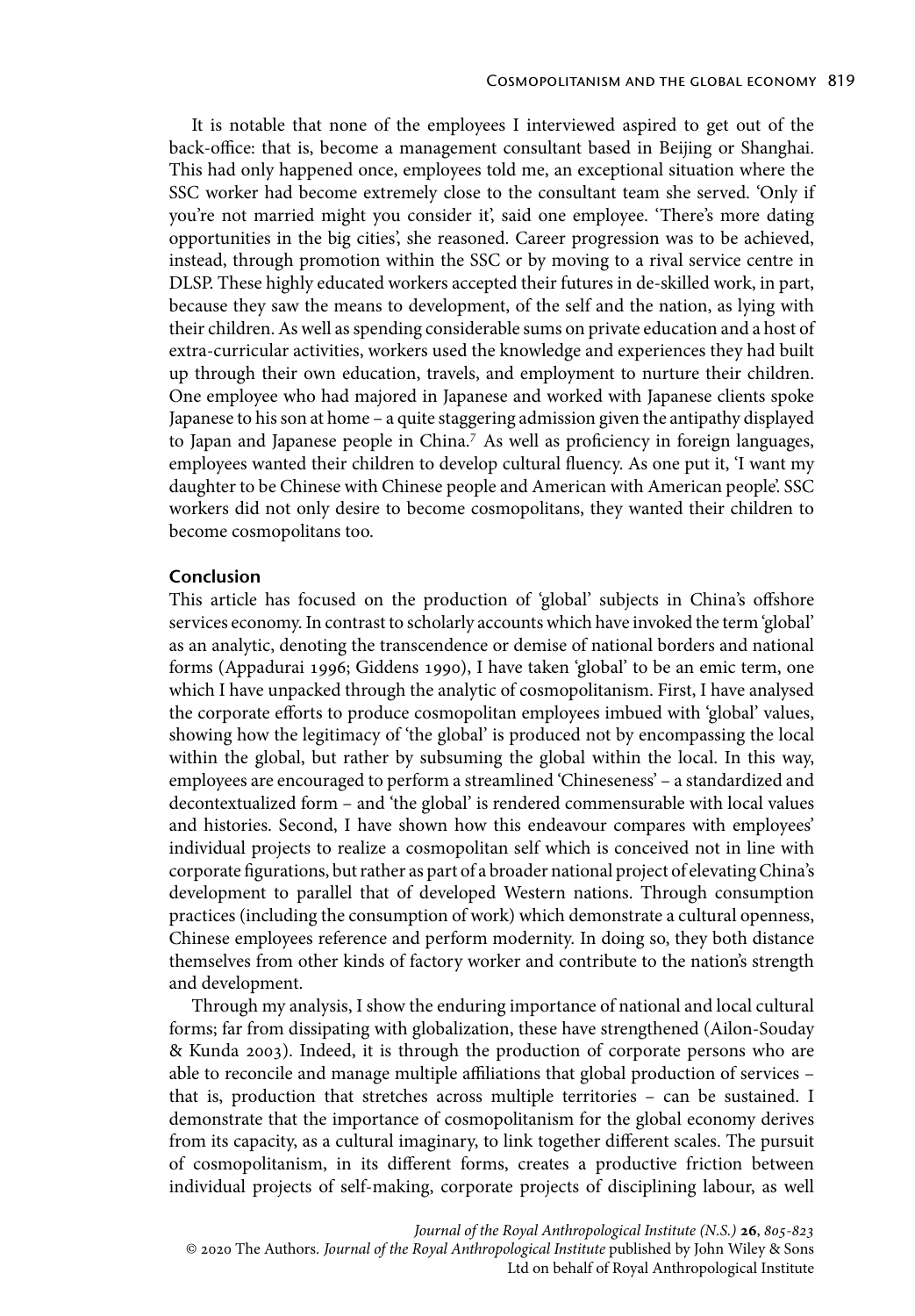as national projects of pursuing modernity and development. As Anna Tsing reminds us, 'Friction is not just about slowing things down. Friction is required to keep global power in motion' (2005: 6). Cosmopolitanism informs the ethical projects through which scalar connections that extend from the individual to the global can be made, and in doing so brings a now dominant capitalist form – offshore services – into being.

Global sourcing of labour, and the negative effects associated with it, cannot be wholly explained by technological developments (cf. Castells 1996; Giddens 1990) or the hegemony of capital (Harvey 1989). Rather, the account presented here reveals the importance of identifying the ethical forms and the attendant tensions which legitimate and enable new kinds of global production systems. We see the kinds of cultural work that imaginaries of 'the global' actually do, and thus shift away from the assumption that they are only signifiers of corporate power and corporate prestige. We have long known that the global is constituted from local actions, meanings, and discourses (Ong & Collier 2005). I would add that the global is also a form of ethics through which competing interests and different visions of the future can be reconciled, to the benefit of capitalist profit-making.

# **NOTES**

The research for this article was supported by an ESRC  $1+3$  studentship and a research grant from the Institute for New Economic Thinking. An early draft of this article was presented at the University of Westminster. I thank the participants, as well as the anonymous *JRAI* reviewers, for their comments and suggestions, which have improved the article greatly. Thanks also to Stephan Feuchtwang and Laura Bear for their ongoing support.

<sup>1</sup> All interlocutors have been given pseudonyms to protect their anonymity.

<sup>2</sup> Like many Malaysian Chinese, Christina grew up speaking Cantonese and not Mandarin.

<sup>3</sup> Ralph Lauren is actually an American brand.

<sup>4</sup> In fact, since 2005 the service is known as Windows Live Messenger; however, many still use the original name of MSN colloquially.

<sup>5</sup> An apartment has become a requisite for men to be seen as a viable marriage prospect (Fincher 2016).

<sup>6</sup> I found this to be an overestimation of an entry-level position in the SSC: most new employees with no prior work experience started at 2,500-3,000 yuan per month.

<sup>7</sup> Ostensibly, such sentiments can be traced back to the Second Sino-Japanese War (1937-45), which is notable for Japan's extreme aggressions against China, including the mass murder and mass rapes of Chinese in the Nanjing Massacre. However, the Chinese state and elites have played a vital role in fomenting and instrumentalizing these sentiments through war commemoration, state propaganda, and foreign policy (Gries 2005; He 2007).

#### REFERENCES

AILON-SOUDAY, G. & G. KUNDA 2003. The local selves of global workers: the social construction of national identity in the face of organizational globalization. *Organization Studies* 24, 1073-6.

Amrute, S. 2016. *Encoding race, encoding class: Indian IT workers in Berlin*. Durham, N.C.: Duke University Press.

Aneesh, A. 2006. *Virtual migration: the programming of globalization*. Durham, N.C.: Duke University Press. 2015. *Neutral accent: how language, labor, and life become global*. Durham, N.C.: Duke University Press.

- Appadurai, A. 1996. *Modernity al large: cultural dimensions of globalization*. Minneapolis: University of Minnesota Press.
- Appiah, K.A. 2006. *Cosmopolitanism: ethics in a world of strangers*. New York: Norton.

BARRY, A. & D. SLATER 2002. Introduction: The technological economy. *Economy and Society* 31, 175-93.

Bear, L. 2003. At the vanguard of the knowledge revolution: nationalism, freedom and consumption in the lives of international call-centre workers in Kolkata. *Berliner Debatte* 3, 37-46.

*Journal of the Royal Anthropological Institute (N.S.)* **26**,  $805-823$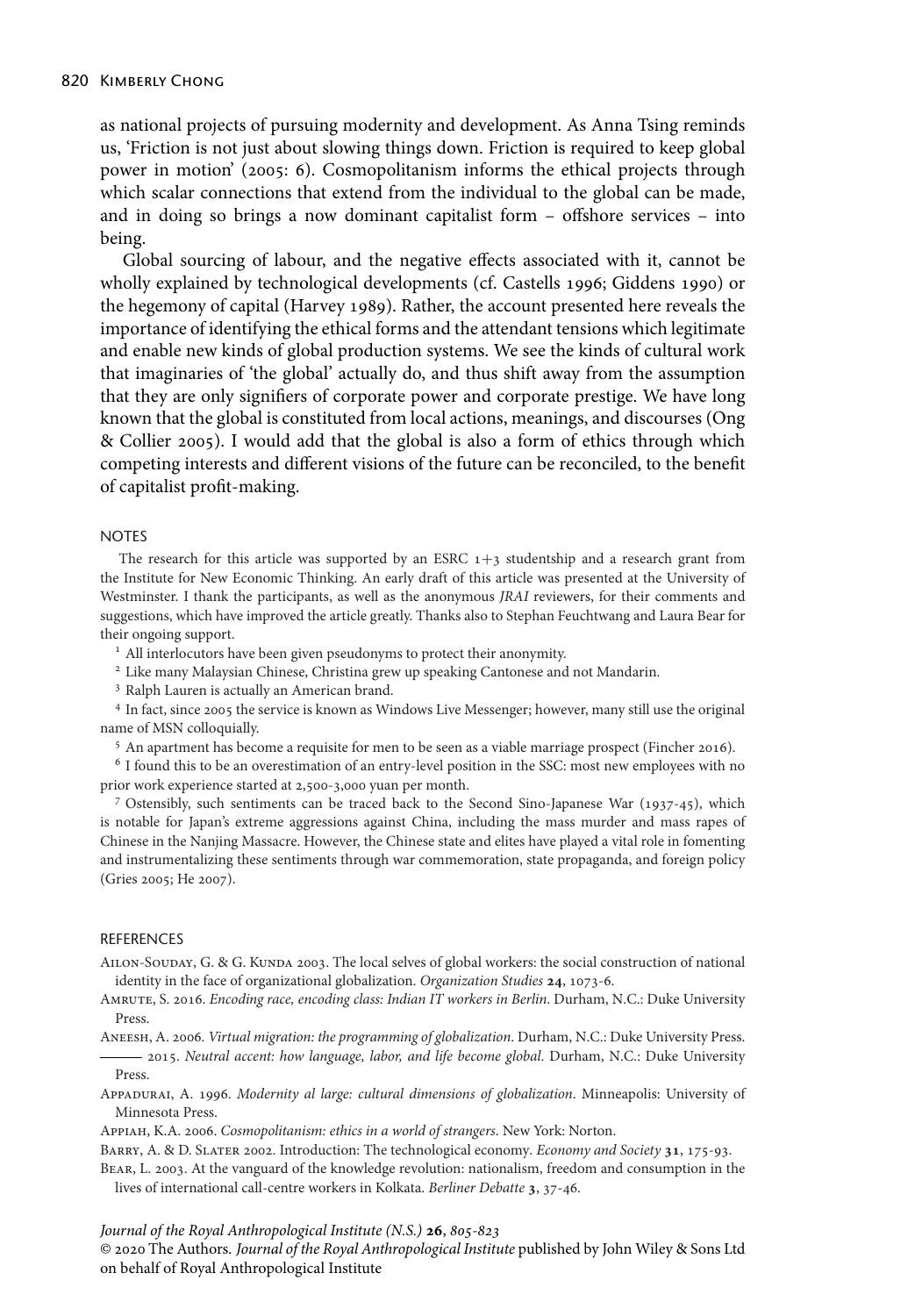, K, Ho, A. Tsing & S. Yanagisako 2015. Gens: a feminist manifesto for the study of capitalism. *Cultural Anthropology* (available online: *[https://culanth.org/fieldsights/gens-a-feminist-manifesto-for-the](https://culanth.org/fieldsights/gens-a-feminist-manifesto-for-the-study-of-capitalism?token=-X3EthBmlfhPhreYjS8dYq18YM4BDkUb)[study-of-capitalism?token=-XEthBmlfhPhreYjSdYqYMBDkUb](https://culanth.org/fieldsights/gens-a-feminist-manifesto-for-the-study-of-capitalism?token=-X3EthBmlfhPhreYjS8dYq18YM4BDkUb)*, accessed 25 August 2020).

BECK, U. 2002. The cosmopolitan society and its enemies. *Theory, Culture & Society* 19, 17-44.

Berardi, F. 2009. *The soul at work: from alienation to autonomy*. Los Angeles: Semiotext(e).

- Bhabha, H. 1996. Unsatisfied: notes on vernacular cosmopolitanism. In *Text and nation: cross-disciplinary essays on cultural and national identities* (eds) P. Pfeiffer & L. Garcia-Moreno, 191-207. Rochester, N.Y.: Camden House.
- Castells, M. 1996. *The rise of the network society*. Oxford: Blackwell.
- Cheah, P. & B. Robbins (eds) 1998. *Cosmopolitics: thinking and feeling beyond the nation*. Minneapolis: University of Minnesota Press.
- Chong, K. 2018. *Best practice: management consulting and the ethics of financialization in China*. Durham, N.C.: Duke University Press.
- Deal, T. & A. Kennedy 1982. *Corporate culture: rites and rituals*. London: Penguin.
- Duthie, L. 2007. Western names for Chinese identities: the acquisition and use of Western personal names among Chinese business professionals in foreign-invested corporations. Asian Anthropology 6, 53-80.
- Fardon, R. 2008. Cosmopolitan nations, national cosmopolitans. In *Anthropology and the new cosmopolitanism: rooted, feminist and vernacular perspectives* (ed.) P. Werbner, 233-60. Oxford: Berg.
- Fincher, L.H. 2016. *Leftover women: the resurgence of gender inequality in China*. London: Zed Books.
- Fong, V. 2011. *Paradise redefined: transnational Chinese students and the quest for flexible citizenship in the developed world*. Stanford: University Press.
- Freeman, C. 1993. Designing women: corporate discipline and Barbados's off-shore pink-collar sector. Cultural Anthropology 8, 169-86.
- FRIEDMAN, J. & K. FRIEDMAN 2013. Globalization as a discourse of hegemonic crisis: a global systemic analysis. American Ethnologist 40, 244-57.
- GERSHON, I. 2011. Neoliberal agency. *Current Anthropology* 52, 537-55.
- GIDDENS, A. 1990. *The consequences of modernity*. Cambridge: Polity.
- GRIES, P.H. 2005. Nationalism, indignation, and China's Japan policy. *SAIS Review of International Affairs* 25, 105-14.
- Hall, S. & P. Werbner 2008. Cosmopolitanism, globalisation and diaspora. In *Anthropology and the new cosmopolitanism: rooted, feminist and vernacular perspectives* (ed.) P. Werbner, 345-60. Oxford: Berg.
- Hannerz, U. 1990. Cosmopolitans and locals in world culture. In *Global culture* (ed.) M. Featherstone, 237- 52. London: Sage.
- Harvey, D. 1989. *The condition of postmodernity*. Oxford: Blackwell.
- He, Y. 2007. History, Chinese nationalism and the emerging Sino-Japanese conflict. *Journal of Contemporary China* **16**: **50**, 1-24.
- Hiebert, D. 2002. Cosmopolitanism at the local level: the development of transnational neighbourhoods. In *Conceiving cosmopolitanism* (eds) S. Vertovec & R. Cohen, 209-33. Oxford: University Press.
- Ho, K. 2005. Situating global capitalisms: a view from Wall Street investment banks. *Cultural Anthropology* 20, 68-96.
- Hoffman, L. 2010. *Patriotic professionalism in urban China: fostering talent*. Philadelphia: Temple University Press.
- Howard, P. 2012. Workplace cosmopolitanization and the power and pain of class relations at sea. *Focaal Journal of Global and Historical Anthropology* 62, 55-69.
- Marcuse, H. 1955. *Eros and civilization: a philosophical inquiry into Freud*. Boston: Beacon Press.
- Marsden, M. 2008. Muslim cosmopolitans? Transnational life in northern Pakistan. *Journal of Asian Studies* 67, 213-47.
- MATTHEWS, W. 2017. Making 'science' from 'superstition': conceptions of knowledge legitimacy among contemporary Yijing diviners. *Journal of Chinese Religions* 45, 173-96.
- Mazzarella, W. 2003. *Shoveling smoke: advertising and globalization in contemporary India*. Durham, N.C.: Duke University Press.
- MILLS, M. 2003. Gender and inequality in the global labour force. Annual Review of Anthropology 32, 41-62.

Ong, A. 1988. The production of possession: spirits and the multinational corporation in Malaysia. *American Ethnologist* **15**, 28-42.

1997. 'A momentary glow of fraternity': narratives of Chinese nationalism and capitalism. *Identities* , 331-66.

1999. *Flexible citizenship: the cultural logics of transnationality*. Durham, N.C.: Duke University Press.

*Journal of the Royal Anthropological Institute (N.S.)* **26**,  $805-823$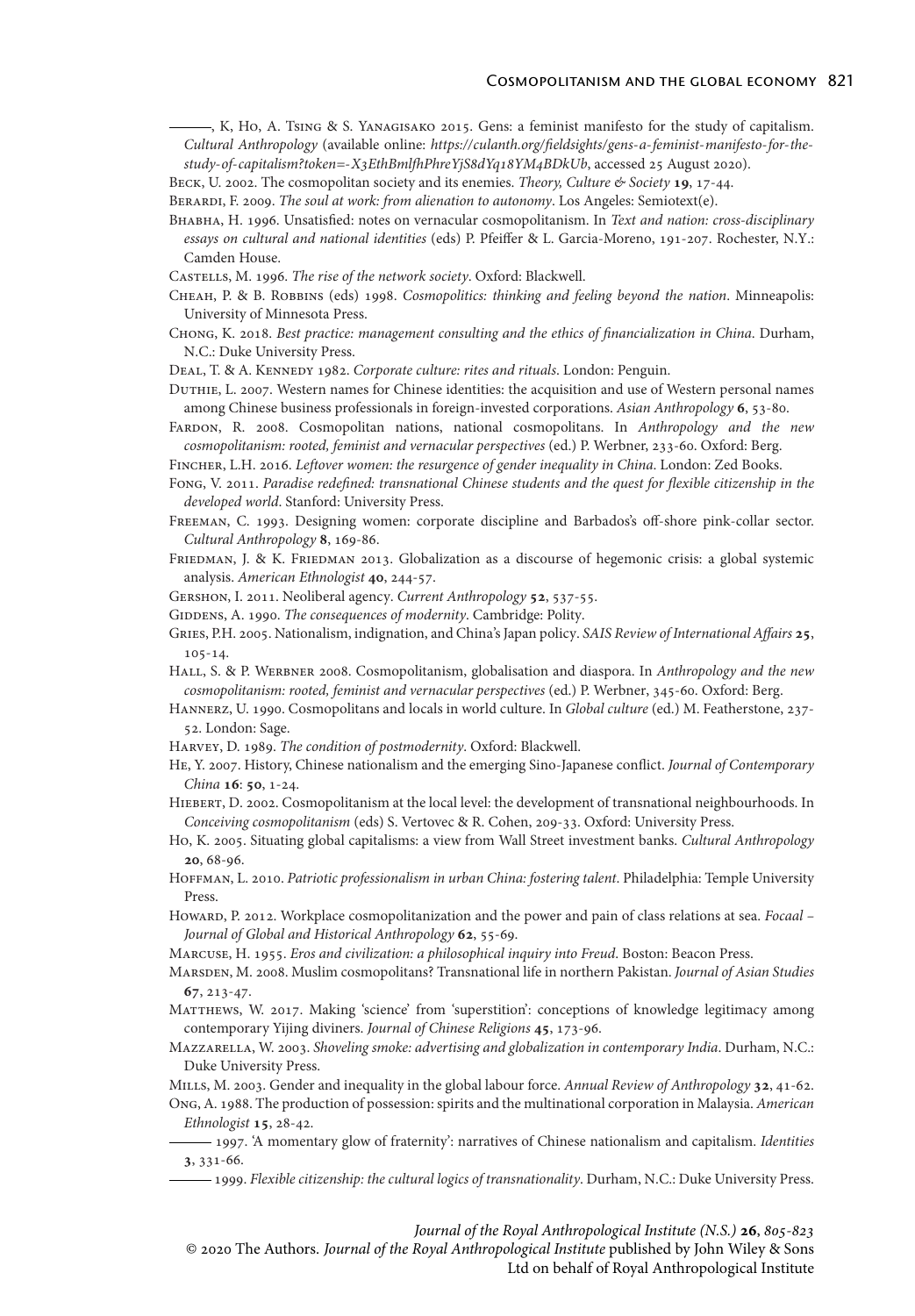#### 822 Kimberly Chong

2006. Corporate players, new cosmopolitans, and guanxi in Shanghai. In *Frontiers of capital: ethnographic reflections on the new economy* (eds) M. Fisher & G. Downey, 163-90. Durham, N.C.: Duke University Press.

& S. Collier (eds) 2005. *Global assemblages: technology, politics, and ethics as anthropological problems*. Malden, Mass.: Blackwell.

Osella, F. & C. Osella 2009. Muslim entrepreneurs in public life between India and the Gulf: making good and doing good. *Journal of the Royal Anthropological Institute* (N.S.) 15: S1, S202-21.

Parry, J. 2008. Cosmopolitan values in a central Indian steel town. In *Anthropology and the new cosmopolitanism: rooted, feminist and vernacular perspectives* (ed.) P. Werbner, 325-44. Oxford: Berg.

Radhakrishnan, S. 2011. *Appropriately Indian: gender and culture in a new transnational class*. Durham, N.C.: Duke University Press.

RAPPORT, N. 2010. Cosmopolitanism and liberty. *Social Anthropology* 18, 464-70.

RODKEY, E. 2016. Disposable labor, repurposed: outsourcing deportees in the call center industry. Anthropology of Work Review 37, 34-43.

Rofel, L. 2007. *Desiring China: experiments in neoliberalism, sexuality, and public culture*. Durham, N.C.: Duke University Press.

Ross, A. 2006. *Fast boat to China: corporate flight and the consequences of free trade: lessons from Shanghai*. New York: Pantheon.

Rudnyckyj, D. 2009. Spiritual economies: Islam and neoliberalism in contemporary Indonesia. *Cultural Anthropology* 24, 104-41.

Tsing, A. 2005. *Friction: an ethnography of global connection*. Princeton: University Press.

 $-$  2009. Supply chains and the human condition. *Rethinking Marxism* 21, 148-76.

Upadhya, C. 2008. Management of culture and managing through culture in the Indian software outsourcing industry. In *In an outpost of the global economy: work and workers in India's information technology industry* (eds) C. Upadhya & A. Vasavi. New Delhi: Routledge India.

- 2009. Controlling offshore knowledge workers: power and agency in India's software outsourcing industry. *New Technology, Work and Employment* 24, 2-18.

2016. *Reengineering India: work, capital, and class in an offshore economy*. Oxford: University Press. WARDLE, H. 2010. A cosmopolitan anthropology? *Social Anthropology*, 18, 381-8.

WERBNER, P. 2008. Introduction: Towards a new cosmopolitan anthropology. In *Anthropology and the new cosmopolitanism: rooted, feminist and vernacular perspectives* (ed.) P. Werbner, 1-29. Oxford: Berg.

Wilsdon, J. & J. Keeley 2007. China: the next science superpower? (available online: *[http://www.eurosfaire.](http://www.eurosfaire.prd.fr/7pc/doc/1176292563_demos_china_final_2007.pdf)* prd.fr/7pc/doc/1176292563\_demos\_china\_final\_2007.pdf, accessed 25 August 2020).

WRIGHT, S. 1998. The politicization of 'culture'. Anthropology Today 14: 1, 7-15.

Xiang, B. 2007. *Global 'body shopping': an Indian labor system in the information technology industry*. Princeton: University Press.

Yan, Y. 2011. The changing moral landscape. In *Deep China: the moral life of a person* (ed.) A. Kleinman, 36-77. Berkeley: University of California Press.

Yanagisako, S.J. 2002. *Producing culture and capital: family firms in Italy*. Princeton: University Press.

Zheng, Y., L. Willcocks & B. Yang 2010. China's emerging software services outsourcing industry. In *China's emerging outsourcing capabilities: the services challenge* (eds) M.C. Lacity, L.P. Willcocks & Y. Zheng, 17-36. Houndmills: Palgrave Macmillan.

# **Le cosmopolitisme dans une économie mondialisée : le cas des usines intellectuelles chinoises**

#### *Résumé*

Dans le parc informatique de Dalian, le centre chinois de sous-traitance informatique et de délocalisation, les travailleurs de la connaissance traitent des données « à la chaîne » et exécutent des tâches hautement répétitives et mal rémunérées pour lesquelles ils s'avèrent infiniment surqualifiés. Dans le sillage du récent intérêt pour la culture et le statut d'individu dans les études portant sur le capitalisme mondial, l'autrice avance que ces travailleurs sont motivés par deux formes de cosmopolitisme : un cosmopolitisme d'entreprise – la capacité de réconcilier les valeurs supraterritoriales de culture « mondiale » d'entreprise avec les valeurs locales – et un cosmopolitisme nationaliste, dans lequel la performance individuelle de l'ouverture culturelle est perçue comme une contribution au projet national chinois de modernisation. Tout en proposant une rare description du cosmopolitisme au travail, cet article démontre l'importance du cosmopolitisme pour l'économie mondiale. La quête du cosmopolitisme donne lieu à une friction

#### *Journal of the Royal Anthropological Institute (N.S.)* **26**,  $805-823$